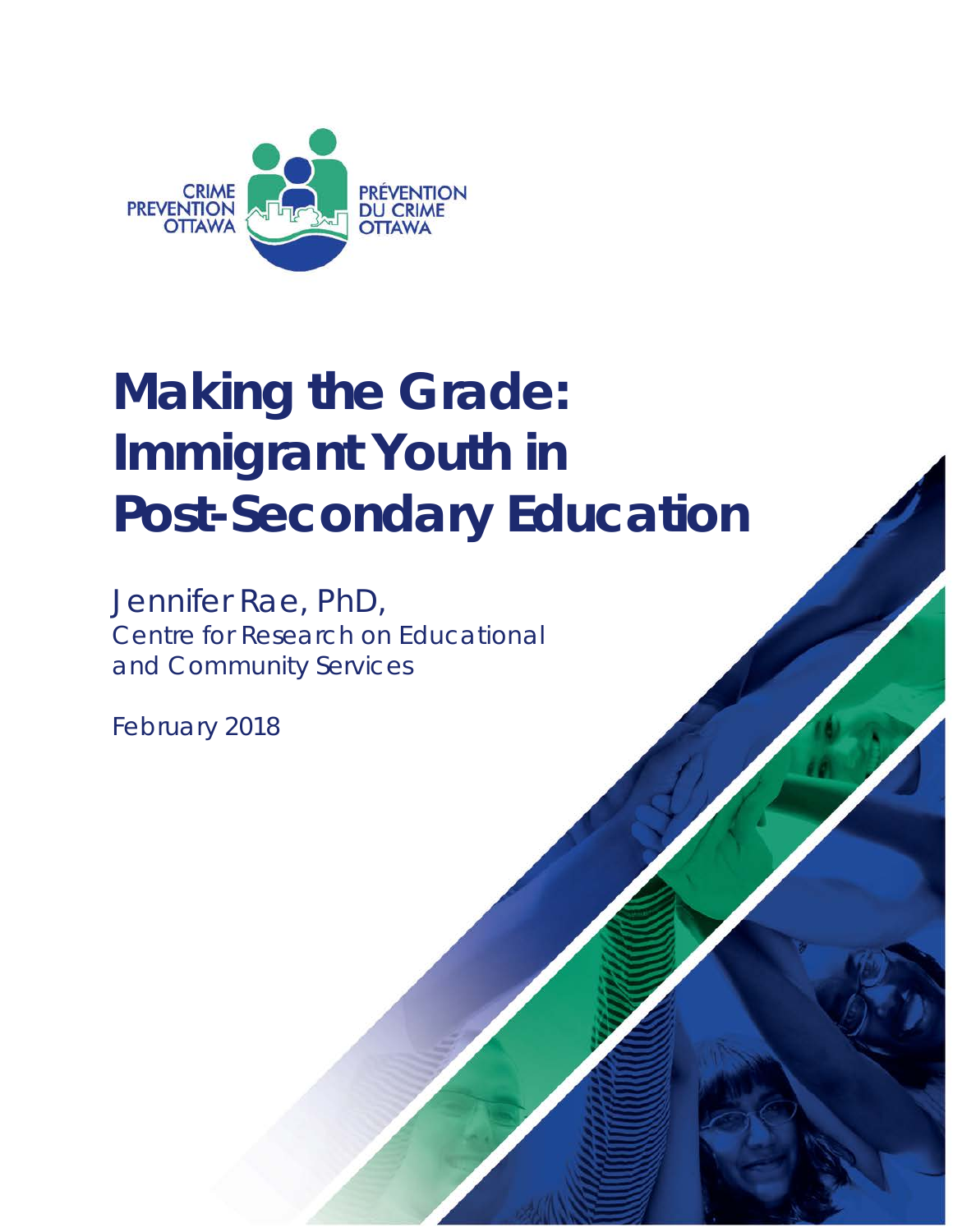## **Table of Contents**

| Factors Contributing to the Educational Successes of Immigrant Youth 8   |
|--------------------------------------------------------------------------|
| Factors that may Challenge the Educational Successes of Immigrant Youth9 |
| Supporting Immigrant Youth in Pursuing Post-Secondary Education10        |
|                                                                          |
|                                                                          |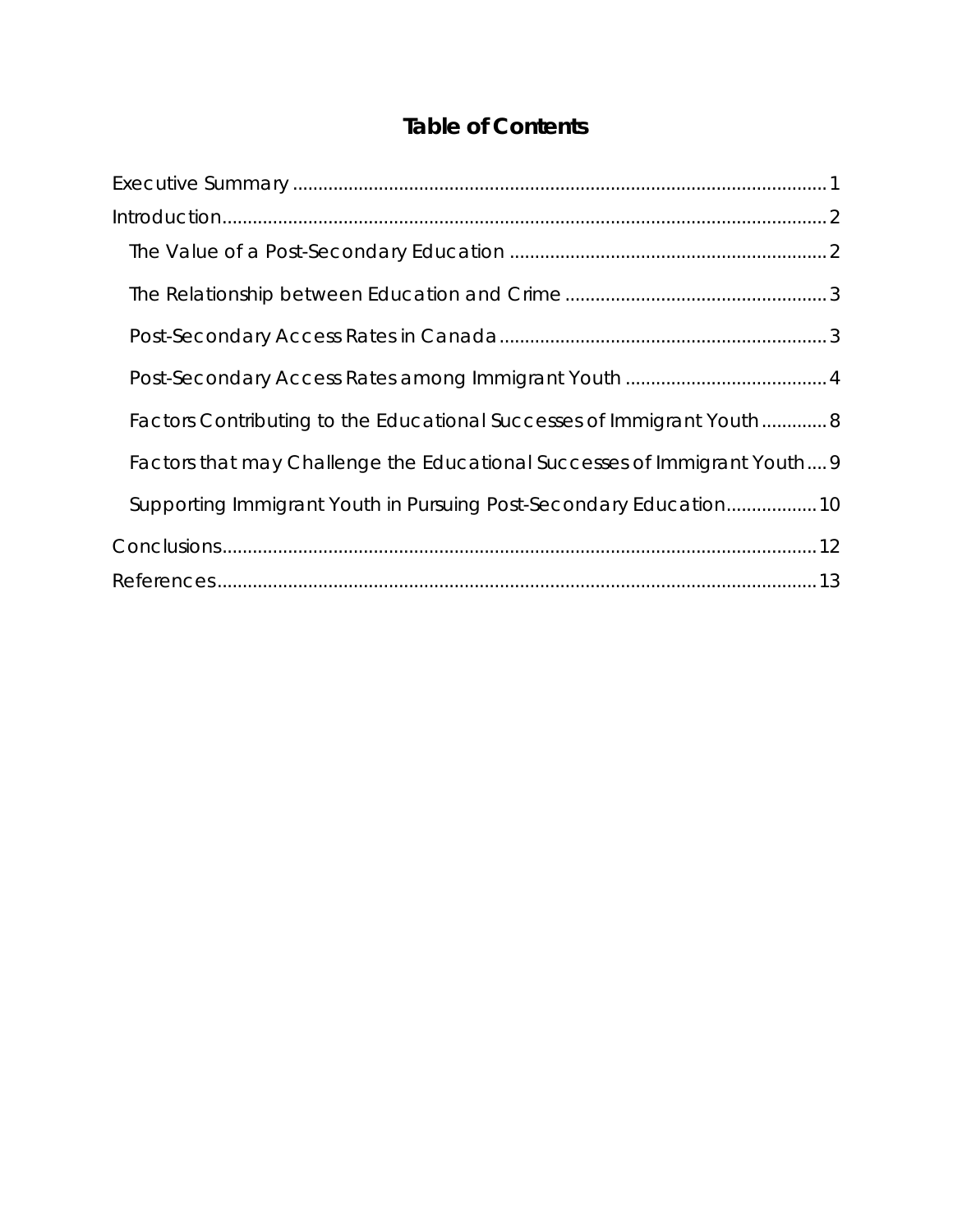## <span id="page-2-0"></span>**Executive Summary**

This paper explores access to post-secondary education among youth from immigrant families in Canada. In this paper, post-secondary education includes both university and college. Post-secondary education occupies a very important role in Canadian society. Research shows that graduates of postsecondary education in Canada experience higher rates of employment, higher earning potential, and improved health and well-being. Post-secondary education is also associated with positive societal outcomes, including reduced rates of poverty and crime.

Encouragingly, current studies show that as a group, youth from immigrant families in Canada access post-secondary education – especially university – at very high rates. The highest rates of educational attainment are found among immigrants from three regions: China, Western and Southern Asia (including India and Pakistan), and Africa. Among first-generation immigrant youth from Africa, university access rates are 64 percent, which is a full 26 percent higher than the university access rates of non-immigrants. This achievement gap is even wider among second-generation immigrant youth from Africa, who access university at a striking rate of 81 percent, which is the highest of any second-generation immigrant group, including immigrants from China. Please note that this paper looks at immigration status, and not race.

High rates of post-secondary access have been found among immigrant youth across all levels of family income and across all levels of parental education. These findings indicate that immigrant youth and their families demonstrate a great deal of strength and resiliency in overcoming challenges to succeed in higher education. Immigrant parents foster a culture of education within the family and encourage their children to pursue college and university.

Community-based programs can provide supports to ensure that immigrant youth continue to experience positive educational outcomes. Tutoring, mentoring, peer-based support, and culturally-grounded programming may be particularly valuable. These types of supports are especially important for some groups of immigrant youth who face higher risks, including youth who arrive in Canada at an older age, youth who have a lower level of English or French language proficiency, and youth who arrive in Canada as a refugee. All young people deserve an equal opportunity to experience the benefits of a postsecondary education.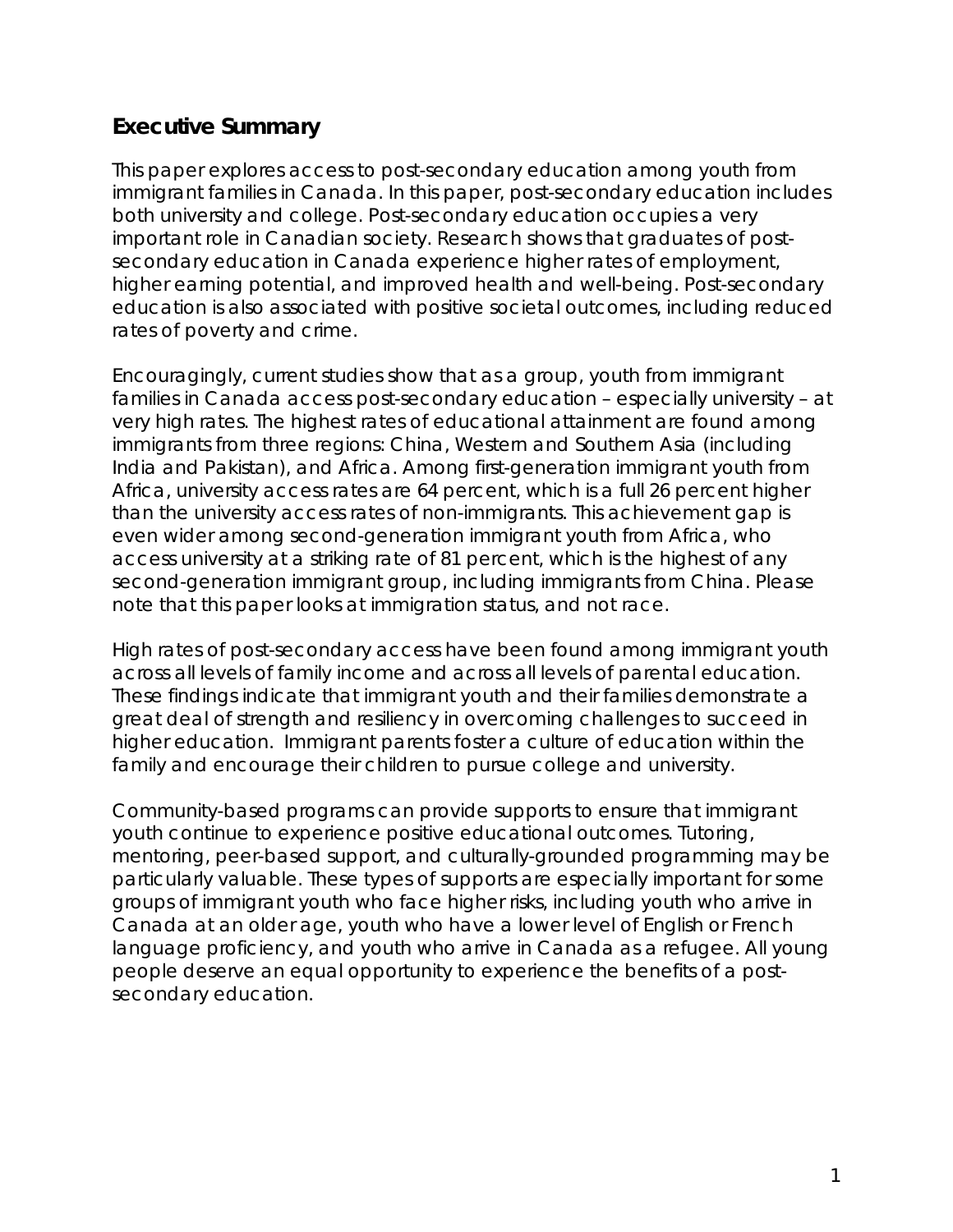## <span id="page-3-0"></span>**Introduction**

This paper explores access to post-secondary education among youth from immigrant families in Canada. This paper is intended to provide a summary of some of the research in this topic area by reviewing studies reported in both academic and grey literature. This paper may be of interest to community members and to service providers who work with immigrant youth. The findings that are presented in this paper are generally from studies conducted at a provincial or national level and may not be representative of the experiences of individual youth and their families.

#### <span id="page-3-1"></span>*The Value of a Post-Secondary Education*

The cost of college and university tuition in Canada has been on the rise. The increasing expense, coupled with drastic changes in the labour market, lead many young people to question whether a post-secondary education is still worth the money. However, recent research demonstrates that a college or university education is indeed a valuable investment. A post-secondary degree pays off in the long run by providing a reliable pathway to secure, well-paying jobs.[i](#page-15-0)

Over the next decade, about two-thirds of job openings in Canada will require a post-secondary credential.<sup>[ii](#page-15-1)</sup> Adults with a post-secondary education experience fewer layoffs and have much lower rates of unemployment.<sup>[iii](#page-15-2)</sup> The lifetime earning potential and income growth of post-secondary graduates – across all fields of study – is significantly higher than that of high school graduates.[iv](#page-15-3) One study of cumulative earnings showed that over a 20-year period, university graduates earned about twice as much as high school graduates, and college graduates earned about 1.5 times as much as high school graduates.[v](#page-15-4)

A college or university education is more than just a financial investment. It is also an important social investment. Post-secondary education is linked to improved health and well-being for individuals. Post-secondary education also benefits Canadian society as a whole by increasing tax revenues and decreasing costs associated with the health care, child protection, social assistance and criminal justice systems.<sup>[vi](#page-15-5)</sup> These improvements indicate that there is a significant social return on education.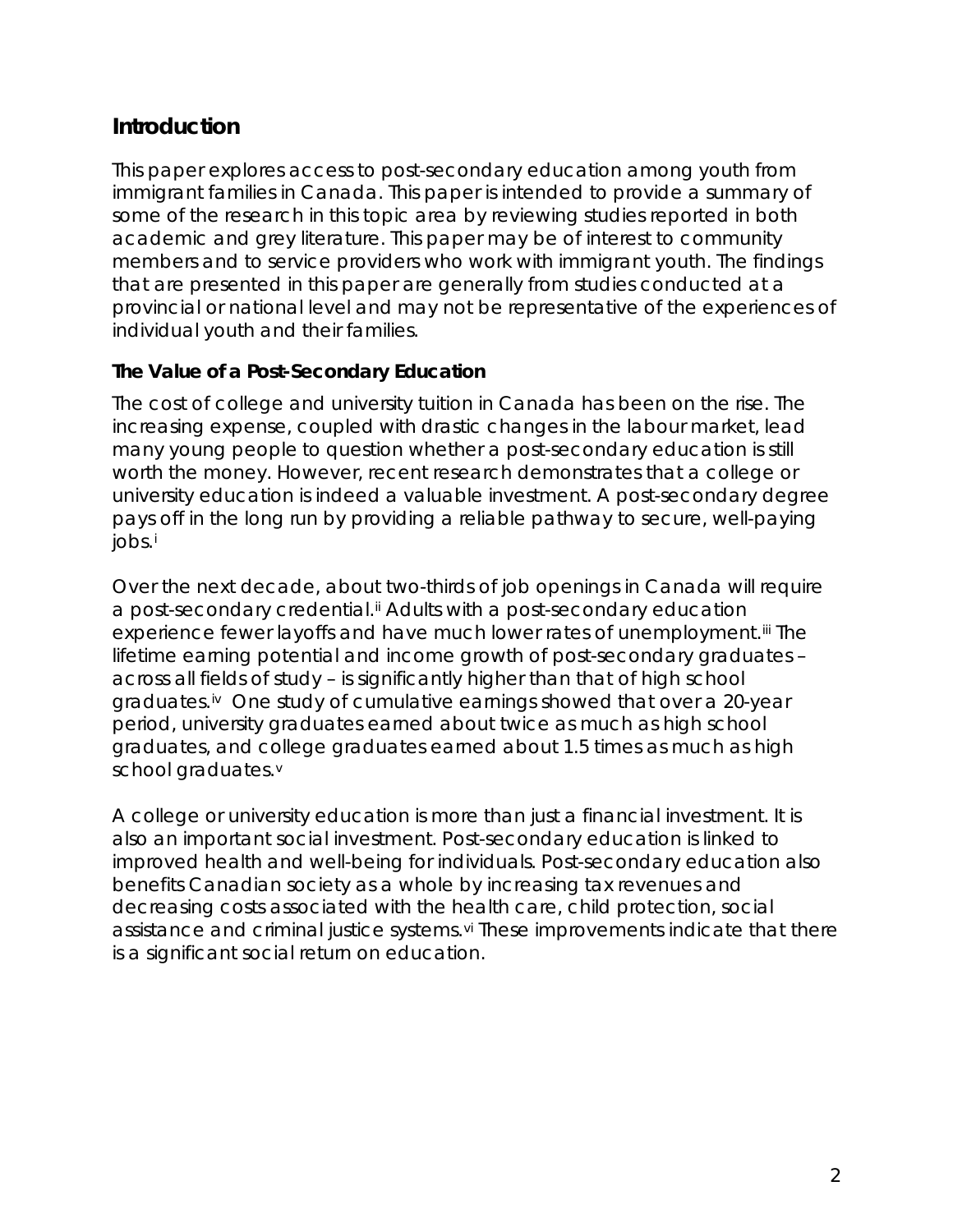#### <span id="page-4-0"></span>*The Relationship between Education and Crime*

The relationship between education and crime is particularly important to explore, given the large social costs associated with criminal activity. Studies have indicated that improvements to educational systems and policies lead to reduced levels of crime.<sup>[vii](#page-15-6)</sup> Individuals who have lower levels of educational attainment are at a higher risk of involvement in the criminal justice system. High school graduation significantly reduces rates of arrests, imprisonment, and selfreported crime.<sup>[viii](#page-16-0)</sup> In Canada, less than half of the prison population have graduated from high school.[ix](#page-16-1)

Researchers have identified three main reasons why education may reduce crime.<sup>x</sup> First, education increases access to high-quality, steady employment, which results in higher incomes and lower rates of poverty. Unemployment and unstable or poor-quality employment are risk factors for certain types of criminal behaviour, like property crime.<sup>[xi](#page-16-3)</sup> Second, education affects time availability. Essentially, if people are busy attending school and work, they will have limited time available to participate in criminal activity. Third, education has been shown to increase an individual's patience and risk aversion. These personal attributes can help to discourage criminal behaviour.

Education can be a critical 'protective factor' for youth. Young people who have positive experiences in school are at a lower risk of engaging in criminal behavior. By contrast, young people who have a poor attachment to school are at risk of engaging in criminal behavior, delinquency, substance abuse and gang involvement.<sup>[xii](#page-16-4)</sup> Education can reduce crime rates by increasing the legitimate work opportunities available to youth, raising the value of staying out of prison, and positively impacting their knowledge, habits, and personality attributes. [xiii](#page-16-5)

#### <span id="page-4-1"></span>*Post-Secondary Access Rates in Canada*

Given the well-established benefits of higher education, it is encouraging that recent research demonstrates that most young people in Canada are pursuing post-secondary education. In fact, Canada is one of the most highly-educated countries in the world. Of all the people in Canada between the ages of 25 to 44 years old, 75 percent have post-secondary experience of some kind. [xiv](#page-16-6) Provincially, 46 percent of Ontario youth attend university by the age of 21, and an additional 36 percent of youth attend college by the age of 21.<sup>[xv](#page-16-7)</sup> These rates of post-secondary access are considerably higher than they were in previous decades. For example, the proportion of working-age individuals in Canada (aged 15 to 64) with university degrees more than doubled between 1990 and 2012.[xvi](#page-17-0)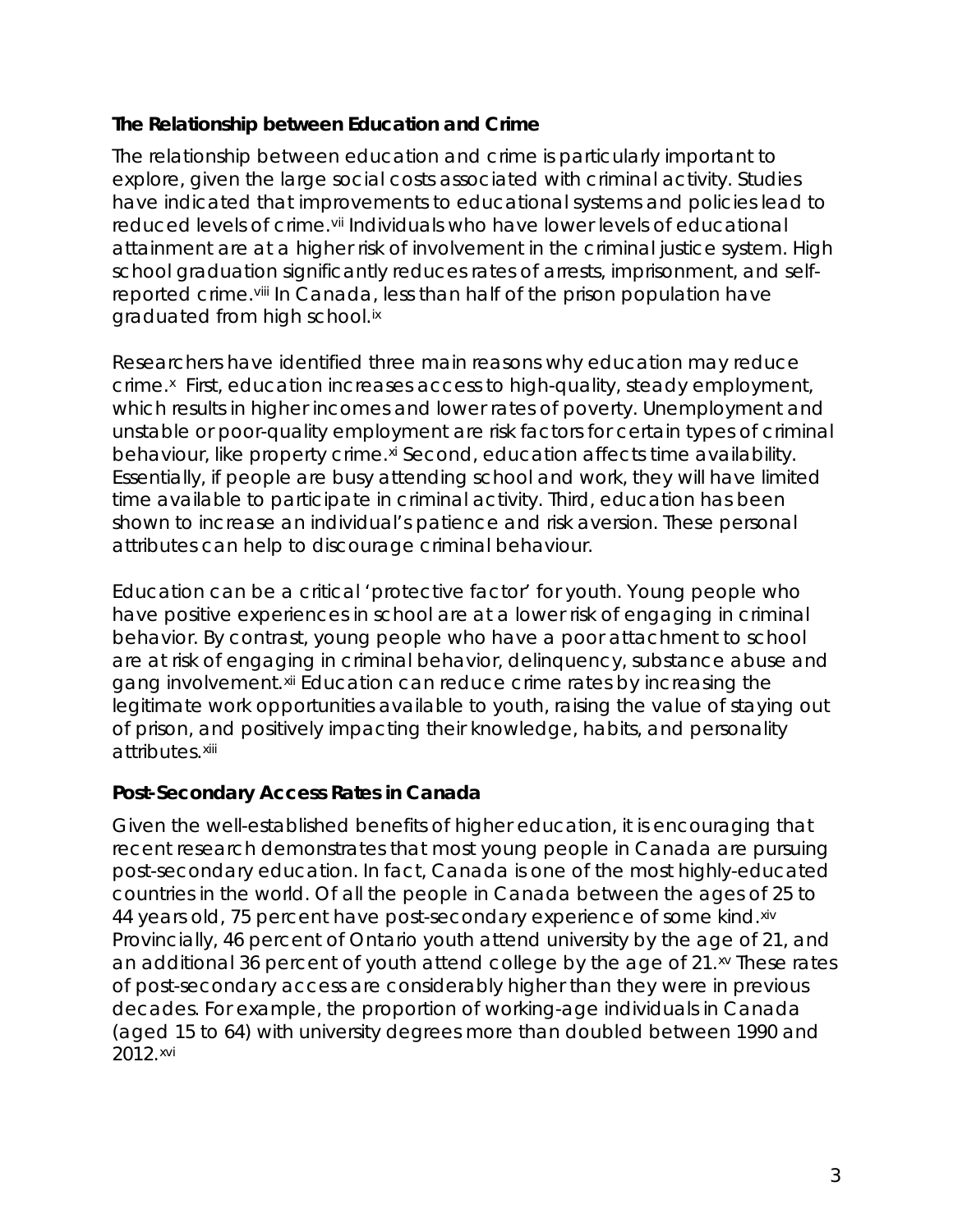These overall post-secondary access rates are promising, but there is still important work to be done. We know that post-secondary education contributes to social mobility and equality of opportunity in Canadian society. One of the best ways to interrupt an intergenerational cycle of poverty in a family is to ensure that young people from all family backgrounds have equal access to a college or university education.<sup>[xvii](#page-17-1)</sup>

With this is mind, it is concerning to learn that certain groups [o](#page-17-2)f young people remain under-represented in higher education in Canada.xviii Research shows that youth from low-income families, youth whose parents do not have a postsecondary education, youth who identify as Aboriginal, youth in out-of-home care, youth from rural areas, and youth with disabilities are all significantly less likely to access post-secondary. [xix](#page-17-3)

To address these gaps in post-secondary access rates, researchers have examined risk factors that predict low educational achievement and have identified barriers that prevent some youth from pursuing a post-secondary education. Immigrants are one group of youth that have been the focus of this type of research on educational access in Canada.[1](#page-5-1)



#### <span id="page-5-0"></span>*Post-Secondary Access Rates among Immigrant Youth*

<span id="page-5-1"></span><sup>1</sup> This paper focuses on youth who are first- and second-generation immigrants to Canada. Most of the studies that are cited do not include youth who arrived in Canada after the age of 15. International students, in Canada on a visa with the intention of pursuing an education, are not included as a focus of this paper.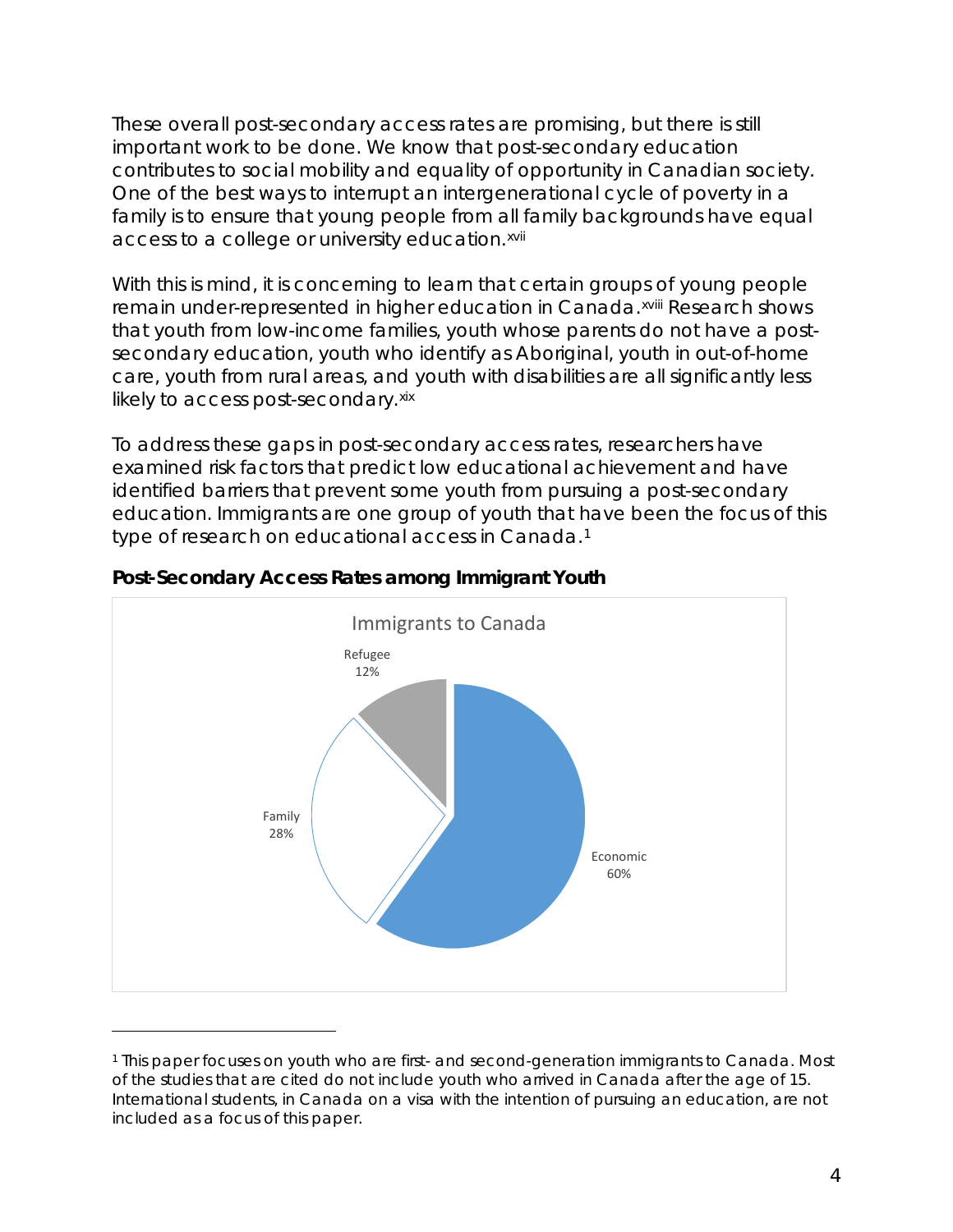Canada is a country that is well-known for its cultural diversity. Around 20 percent of the population are "first-generation immigrants" born outside of Canada. An additional 15 percent are "second-generation immigrants" born in Canada to one or more parents who were born outside of Canada.[xx](#page-17-4) Canada currently welcomes 300,000 new immigrants annually, with 60 per cent of immigrants entering in the economic class, 28 per cent entering in the family class, and 12 percent entering as refugees.<sup>[xxi](#page-17-5)</sup>

Immigrants face unique challenges in the education system and labour market in Canada. These challenges include language barriers, limited recognition of foreign credentials and experience, and discrimination.[xxii](#page-17-6) Such challenges are positive outcomes. <sup>xxiii</sup> One critical predictor of labour market success is earning a important to address because they contribute to troubling labour market trends that show recent immigrants are earning less than non-immigrants and are less likely to obtain employment that is in line with their qualifications. However, it is also important to hig[h](#page-17-7)light the fact that many immigrant families do experience Canadian education credential. Research suggests that across education levels, immigrants who are educated in Canada experience good labour market outcomes in terms of earnings and rates of employment.[xxiv](#page-17-8)

Both first- and second-generation immigrant youth demonstrate strong performance on measures of educational attainment within Canada. Young immigrants in Canada are less likely to drop out of high school and they are more likely to pursue a Canadian post-secondary education, especially at the university level.[xxv](#page-17-9)

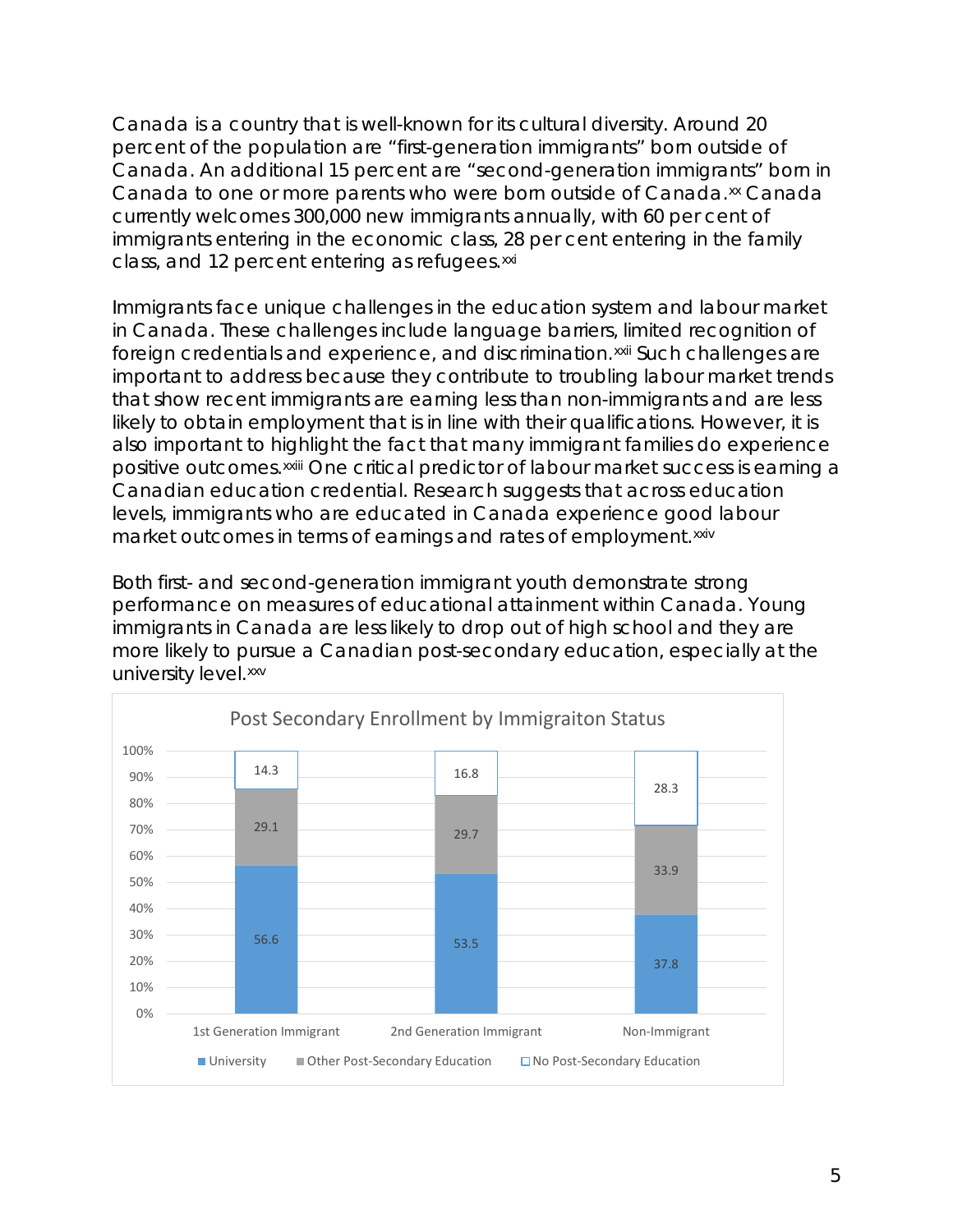First-generation immigrant youth attend university at a rate of about 57 percent and second-generation immigrant youth attend university at a rate of about 54 percent. Both of these rates are well above the average of 38 percent found among non-immigrant youth. [xxvi](#page-18-0)



The highest rates of educational attainment are found among immigrants from three regions: China, Western and Southern Asia (including India and Pakistan), and Africa.<sup>xxvii[2](#page-7-0)</sup> First-generation immigrant youth from these regions have a Caribbean). XXV[I](#page-18-1)II It is important to note that by the second generation, youth in university participation rate that exceeds 60 percent. The only groups of immigrant youth who have university access rates that are lower than nonimmigrants are youth from Central and Latin America (including the this group are accessing post-sedondary (which includes college) at a higher rate than non-immigrants.[xxix](#page-18-2)

These results may be surprising to some. Again, this research speaks to broad immigration data, and not race data. Although the high educational attainment of immigrants from China and other parts of Asia have been welldocumented, the educational successes of immigrants from Africa may not be as widely known. However, research indicates that among first-generation immigrants from Africa, university access rates are 64 percent, which is a full 26 percent higher than the university access rates of non-immigrants. This achievement gap is even wider among second-generation immigrants from

<span id="page-7-0"></span><sup>2</sup> In this research study, all African countries were grouped together. The authors explain that this was done for a number of reasons: it is consistent with previous research, only small sample sizes were available for some countries, and preliminary analyses indicated that different countries had similar outcomes.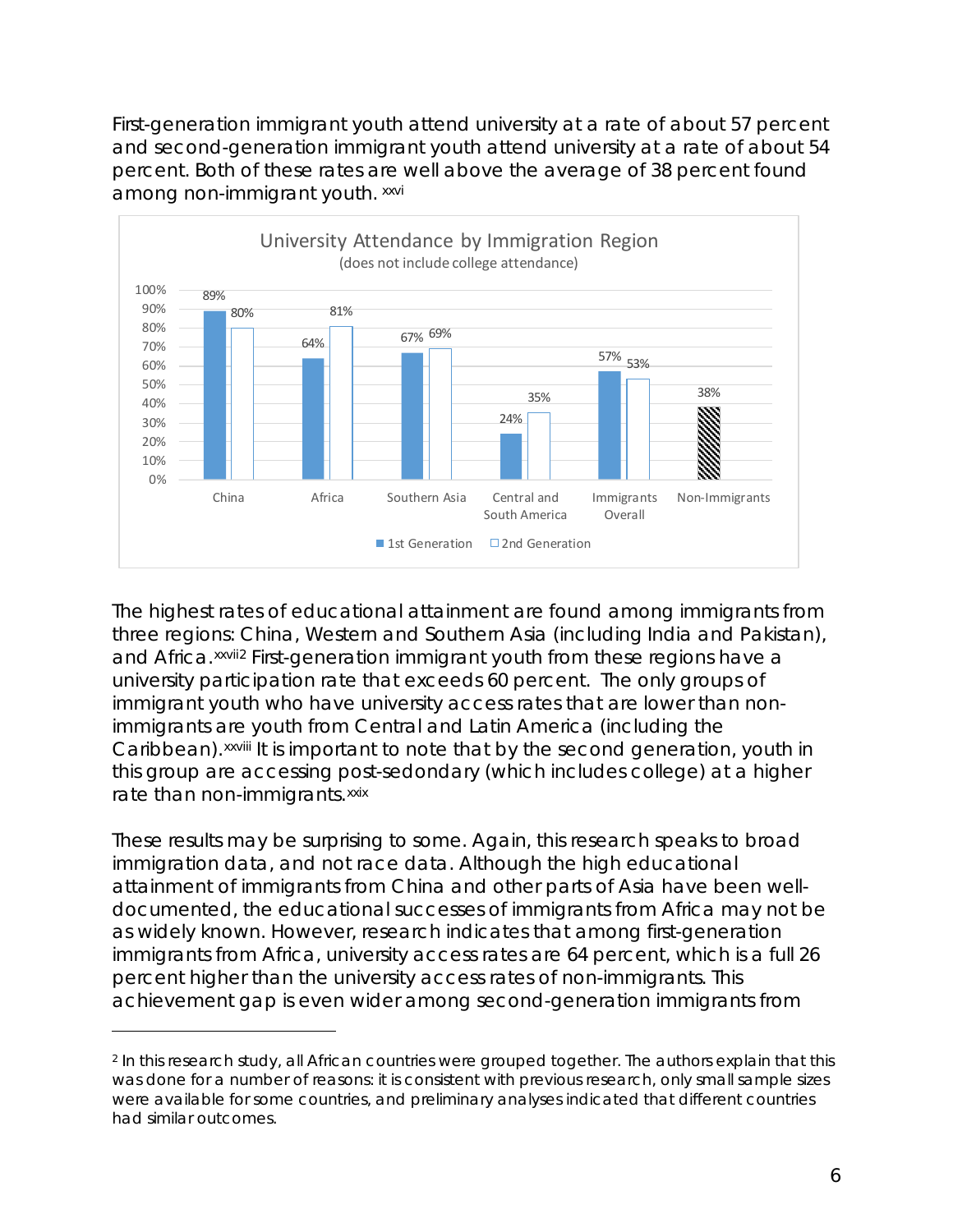Africa, who access university at a striking rate of 81 percent, which is the highest of any second-generation immigrant group, including immigrants from China.[xxx](#page-18-3)

One of the most interesting research findings has to do with the post-secondary access rates found among immigrant youth who come from low-income families and/or have parents who have low levels of formal education themselves. In general, family income and parental education levels are usually considered predictors of post-secondary access among youth. Parental education level is particularly important: youth whose parents have a college or university education are two-and-a-half times more likely to participate in postsecondary education, compared to youth whose parents have only a high school education or less. [xxxi](#page-18-4) There is also a well-documented relationship (income more than \$100 000 per year). xxxii[3](#page-8-0) between family income level and access to post-secondary education. For example, in Ontario, 72 percent of student from families in the lowest income quartile (income less than \$25 000 per year) attend college or university, compared to 93 percent of students from families in the highest income quartile

In immigrant families, the usual trends related to family income and parental education levels do not seem to apply. High rates of post-secondary access have been found among immigrants across all levels of family income and across all levels of parental education. For example, researchers found a 10 percentage point difference in post-secondary access between students living in lower- versus higher-income neighbourhoods. However, they determined that it is Canadian-born students living in lower income neighbourhoods who are the least likely to access post-secondary education. First-generation immigrant youth living in low-income neighbourhoods enroll in post-secondary education at rates that are comparable to those of Canadian-born students living in high-income neighbourhoods. xxxiii [O](#page-18-5)ther studies on parental education levels have secondary experience.<sup>xxxiv</sup> found that immigrant youth who have parents with no post-secondary experience go on to pursue post-secondary education at rates that are much higher than those observe[d](#page-19-0) for non-immigrant youth whose parents lack post-

<span id="page-8-0"></span><sup>3</sup> Although the relationship between family income and post-secondary access has been welldocumented, recent research shows that overall post-secondary access rates are increasing and the largest gains have occurred among students from low-income families. The effect of family income is considerably less than what is commonly believed and is greatly reduced when other student characteristics are accounted for.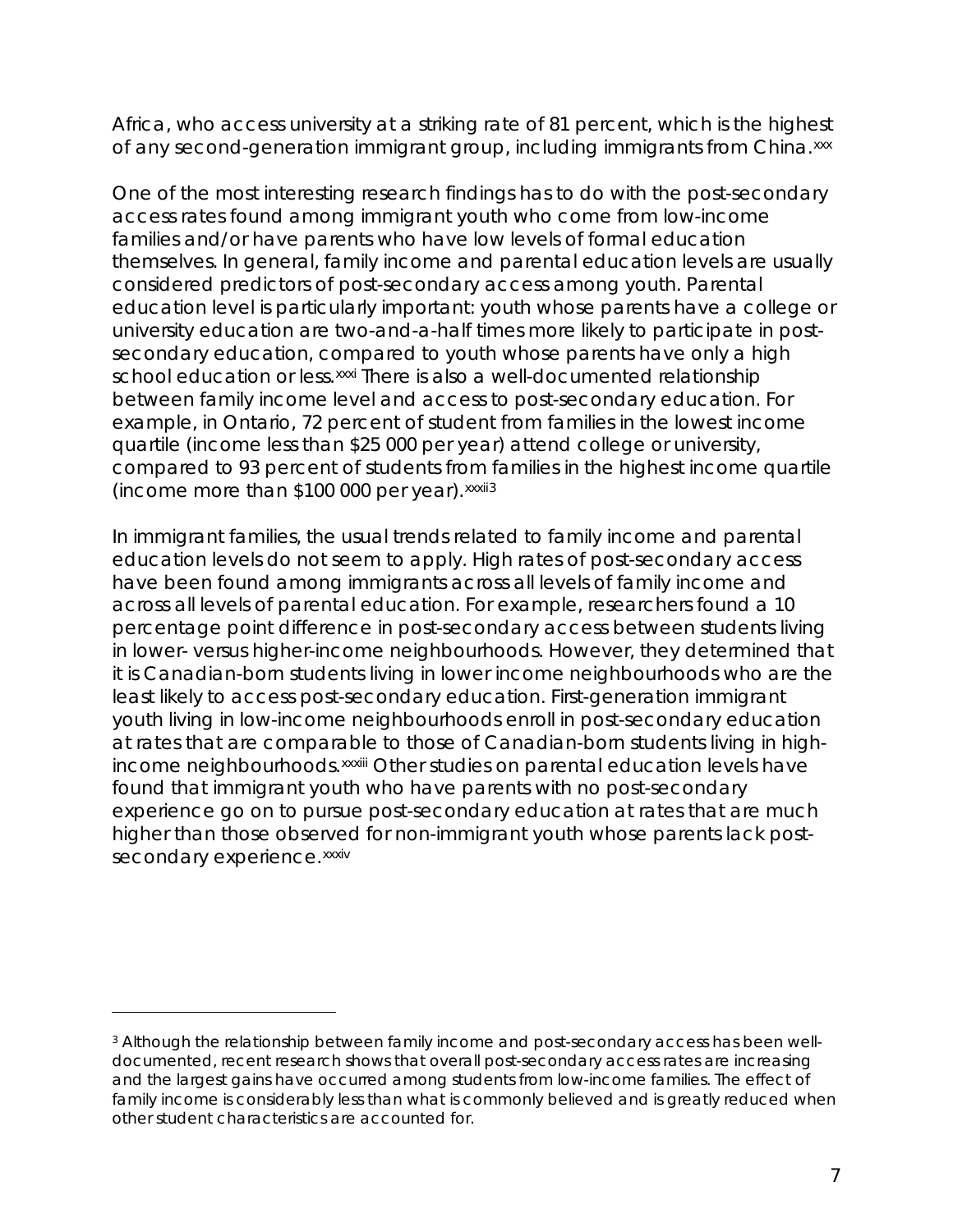These research findings suggest that immigrant youth are resilient in the face of some common risk factors and that immigrant youth in Canada are achieving intergenerational mobility. The educational attainment of immigrant youth is not predetermined by the income or education levels of their parents – in fact, the tie between parental factors and the outcomes of children is looser among immigrants than among the non-immigrant population.<sup>[xxxv](#page-19-1)</sup>

Although the patterns of post-secondary access among immigrant youth are unique in a number of ways, some trends are consistent with the general population of students. For example, among all student groups as a whole, young women are more likely t[o](#page-19-2) participate in post-secondary – especially university – than young men.<sup>xxxvi</sup> This difference has been attributed to the fact academic engagement. xxxvii that young women show bet[te](#page-19-3)r high school grades and higher levels of

Before concluding this section on post-secondary access rates among immigrant youth, it is important to acknowledge that access or enrolment in education is not the same as completion or graduation. Although the research presented in this paper is primarily focused on the issue of *access* to postsecondary education, the issue of *persistence* in post-secondary is also worth mentioning. The Canadian post-secondary persistence rate is among the best of the OECD countries. Most students who "drop out" do so only temporarily, transferring to other programs or institutions, or taking a break before re-enrolling again. xxxviii [O](#page-19-4)verall persistence rates indicate that 82 percent of [c](#page-19-5)ollege students and 90 percent of university students will go on to graduate. XXXIX Some evidence suggests that as a group, first- and second-generation immigrants in Canada are less likely to leave post-secondary studies than non-immigrants.<sup>[xl](#page-19-6)</sup> However, experts suggest that the most effective way to identify students at risk of dropping out is to look at academic records and attitudes toward school, which are better predictors of graduation than any single family background factor.[xli](#page-19-7)

#### <span id="page-9-0"></span>*Factors Contributing to the Educational Successes of Immigrant Youth*

The causes of the high rates of post-secondary access among immigrant youth are complex. Researchers have identified a number of contributing factors. For example, immigrant youth may be more likely to a pursue post-secondary education because their parents are more likely to be highly educated themselves. This is a result of the points-based immigration system used in Canada, which emphasizes education and language knowledge among new immigrants. [xlii](#page-19-8) Immigrant families are also more likely to live in urban areas, within secondary access among immigrant youth.<sup>xliii</sup> commuting distance of universities and colle[ge](#page-19-9)s, which may also facilitate post-

While these factors may play a contributing role, they are not enough to explain the very high rates of post-secondary access found among immigrant youth,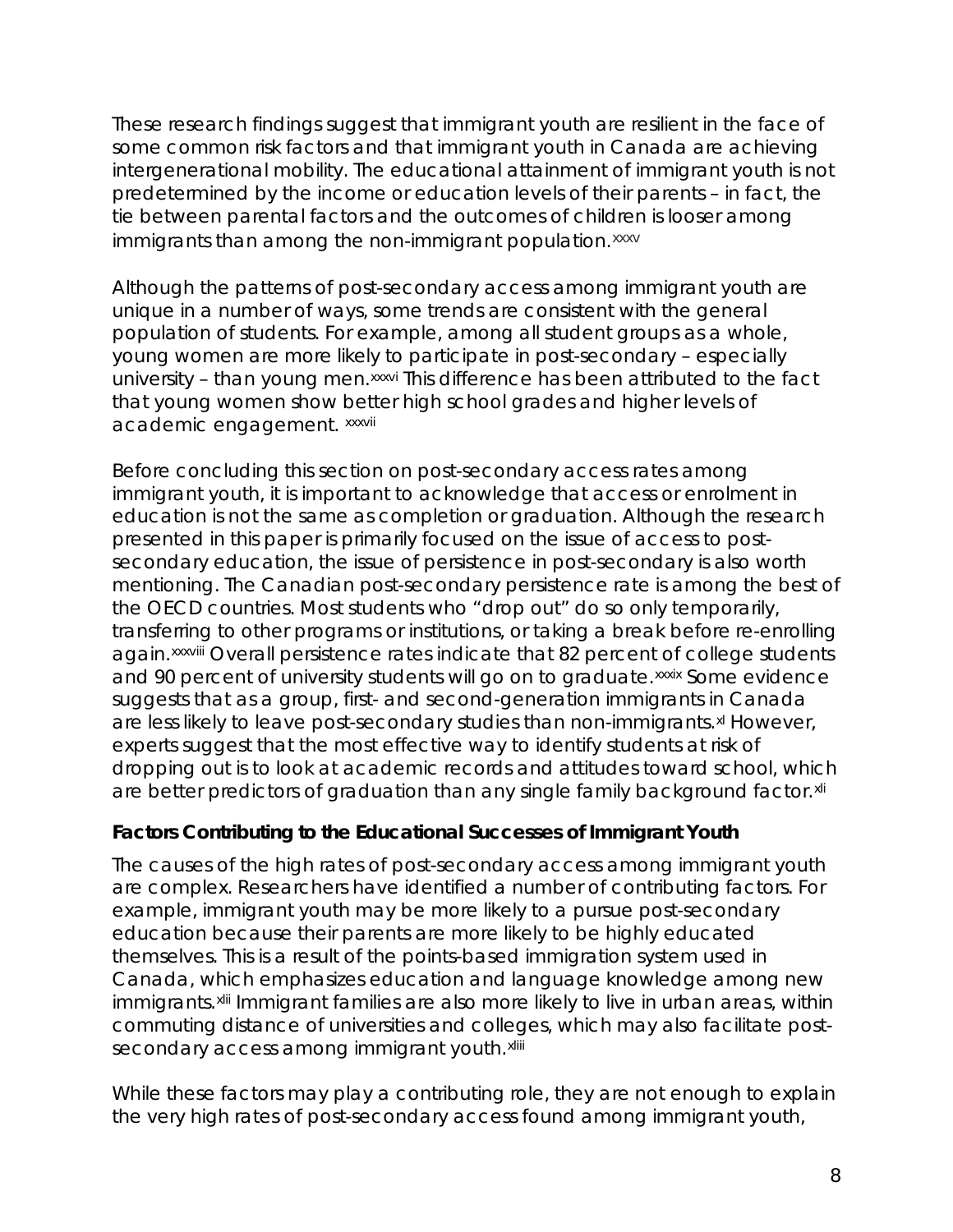particularly those youth whose parents have low levels of formal education. In fact, researchers have found that the biggest factor contributing to the educational successes of immigrant youth is culture. Specifically, immigrant families place a high value on education.

Studies show that immigrant parents are 'education inclined', regardless of their own education level. This means that even when immigrant parents have low levels of formal education themselves, they still promote a 'culture of education' in their families by strongly encouraging their children to pursue a higher education.<sup>[xliv](#page-20-0)</sup> Immigrant parents engage in deliberate parenting practices to support their children's education, such as paying close attention to their children's homework, or hiring private tutors. Research shows that immigrant parents also save more money for their children's education, compared to nonimmigrant parents.[xlv](#page-20-1)

Immigrant parents have high expectations for their children, and these expectations influence their children's own beliefs and decision-making about education. Immigrant youth are taught to value education from a young age. Immigrant youth often report that for them, education is equated with cultural identity, prestige, and success.<sup>xivi</sup> Some young immigrants also explain that they have made sacrifices to migrate to Canada for their benefit. xivii are motivated to succeed academically because they know t[h](#page-20-3)at their parents

#### <span id="page-10-0"></span>*Factors that may Challenge the Educational Successes of Immigrant Youth*

Evidence clearly indicates that on the whole, immigrant youth in Canada are demonstrating high levels of educational attainment. Nevertheless[,](#page-20-4) immigrant youth do face unique challenges that are important to address. xlviii

Immigrant youth may experience complex, intersecting identities. In some cases, youth may experience conflict between the values, expectations and cultural practices of their home/family life and those of their peer group, school, and larger community. [xlix](#page-20-5) Immigrant youth report that it can be challenging to learn and adjust to new cu[l](#page-20-6)tural norms.<sup>1</sup>

Further, immigrant youth, particularly those from minority backgrounds, may experience discrimination, racism, and negative stereotypes, which can be detrimental to their sense of identity, well-being and safety.<sup>II</sup> For example, immigrant youth who enter the Canadian school system may encounter teachers or administrators who place them in classes that are an inappropriate match for their abilities, based on discriminatory views of racialized groups or "foreign education".[lii](#page-20-8) In a study of first-generation undergraduate students, young immigrants talked about how the various forms of discrimination they encountered made them feel uneasy and made it more difficult to transition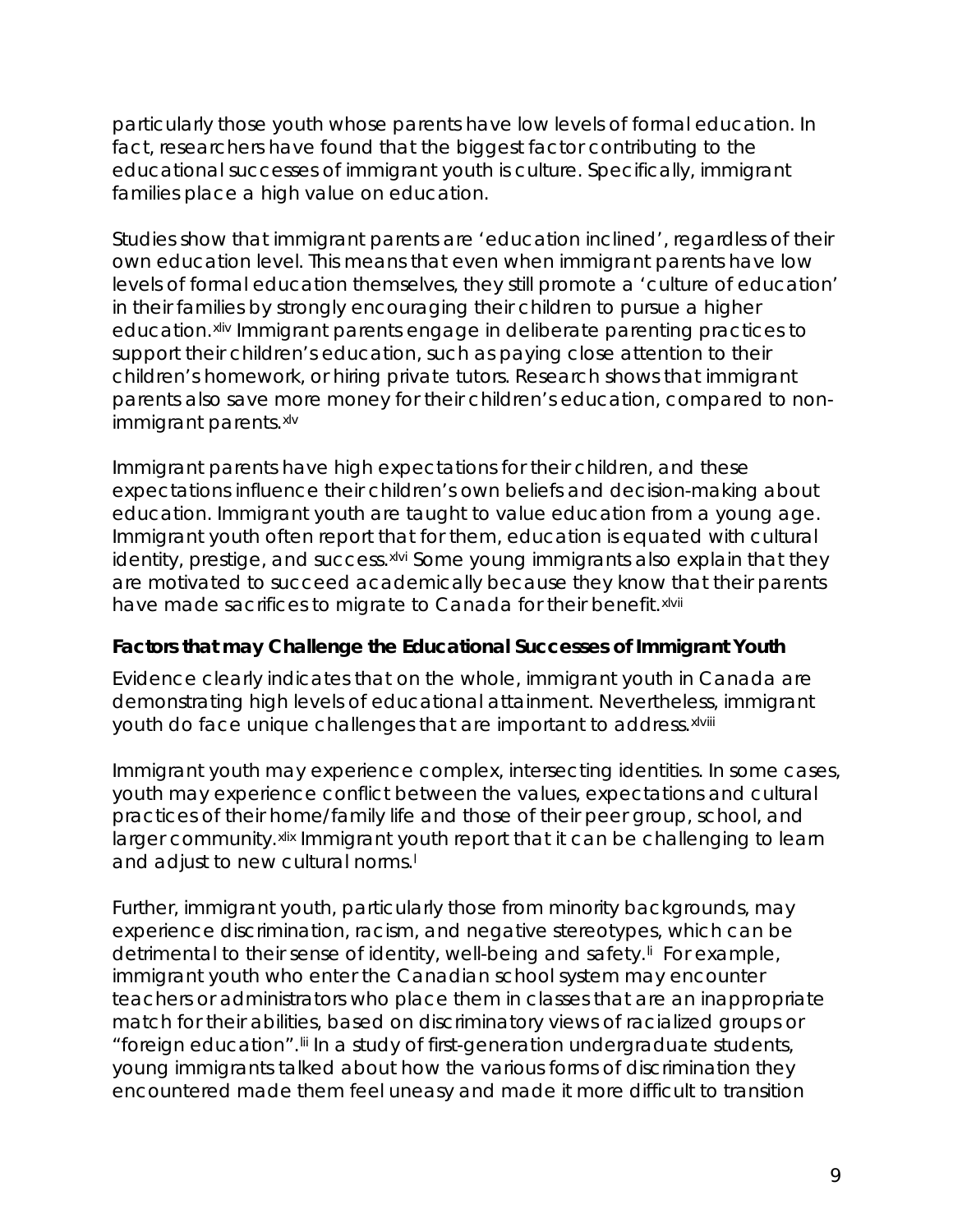into Canadian society. These students talked about how discrimination made them acutely aware of the ways in which they occupied a "minority status". Iiii

Some sub-groups of immigrant youth are at a particularly high risk and may be in need of more intensive support. Significant barriers to education may arise for youth who immigrate at older ages (i.e. over nine years of age), youth with lower levels of English or French language proficiency, and youth who arrive in Canada under certain immigration admission classes.[liv](#page-21-0)

The immigration admission class of parents has implications for the educational outcomes of children due to differences on factors like family resources, education levels, official language proficiency, and pre- and post-migration experiences. <sup>M</sup>The best educational outcomes are found among children whose parents immigrated in the business class and skilled-worker class. The worst outcomes are found among children whose parents immigrated in the live-in caregiver class and family class. Refugee youth also experience diminished educational outcomes compared to other groups of immigrants and are considered an especially vulnerable group.<sup>Ivi</sup>

Refugee youth and their families are forced to flee their countries of origin due to humanitarian concerns, often with little or no time to prepare for migration. Refugees experience separations and loss of families and friends and tend to have few financial or familial resources available to them.<sup>Ivii</sup> Although some research has documented good educational outcomes among refugee youth in the Canadian school system, other studies have identified challenges, such as higher risks of dr[op](#page-21-4)ping out and lower rates of enrolment in Academic-level high school classes.

Some of the challenges facing high-risk immigrant youth include separation from family; academic gaps due to periods of disruption in their schooling or lack of access to formal or adequately-funded schooling; fear of authority figures, stress caused by adapting to a new culture; being placed in the wrong academic grade or stream upon arrival to Canada; and exposure to trauma. Iix

#### <span id="page-11-0"></span>*Supporting Immigrant Youth in Pursuing Post-Secondary Education*

Community-based programs can play an important role in ensuring that immigrant youth receive the supports they need to reach their full academic potential. Research suggests that the most effective programs are those that have multiple components, including tutoring and academic enrichment, mentoring, peer support, and career guidance and counselling.<sup>1x</sup> Programs should address the social and emotional needs of youth, while also supporting them in developing fundamental academic skills in areas like reading, math and language.<sup>|xi</sup> Programs should aim to intervene early, because many of the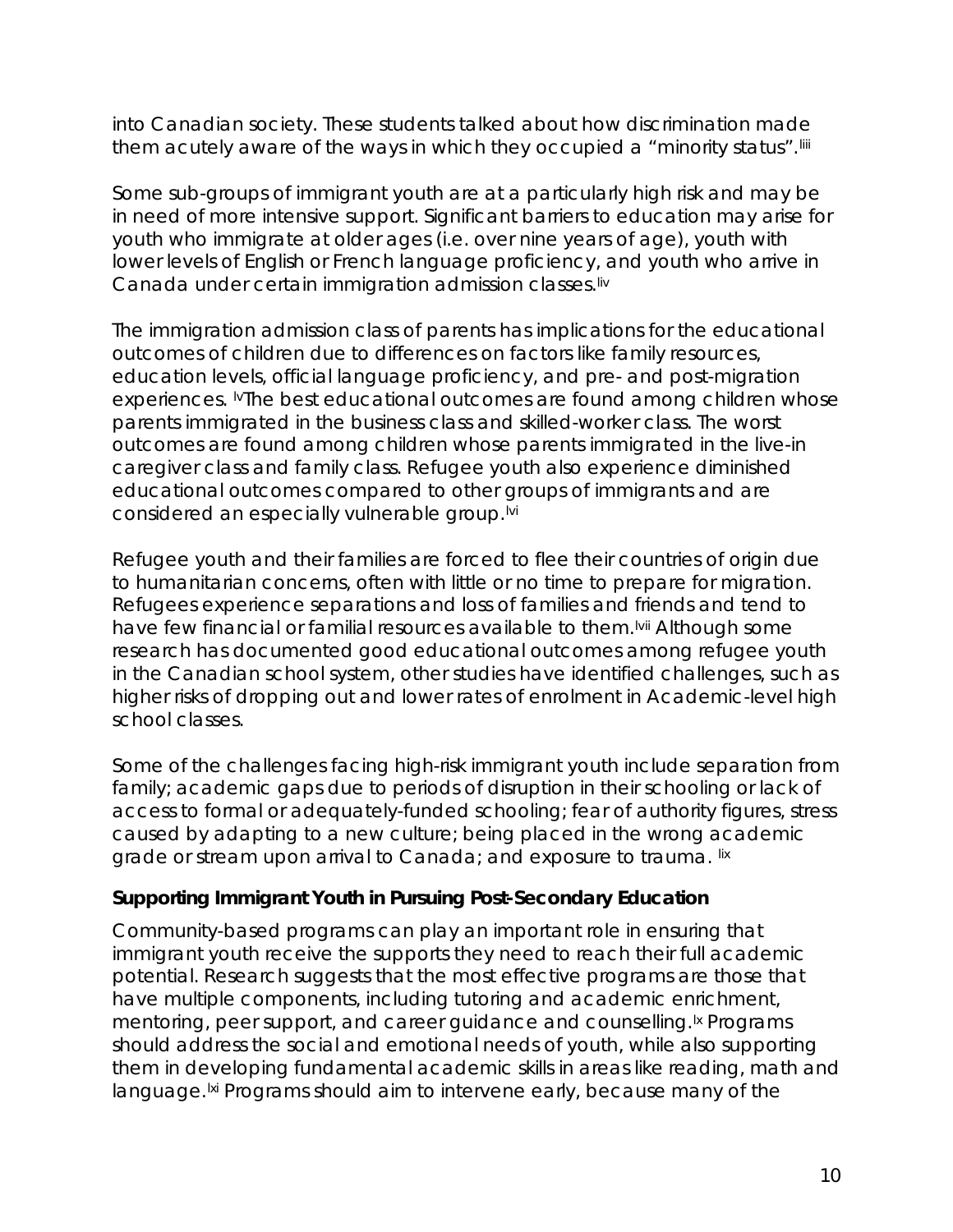factors that affect access to post-secondary begin to influence youth during their elementary and middle school years.

Community-based programs can provide immigrant youth with information and guidance about the Canadian education system and the process of searching for, deciding on, and applying to college and university programs.<sup>Ixii</sup> It can be challenging to assist their children. <sup>Ixiii</sup> helpful for community-based programs to provide supports to parents as well as to youth. Although immigrant parents do a very good job of encouraging their children to attend college or university, they may struggle when it comes to helping their children with the specific logistics of navigating the Canadian postsecondary system, because they may not be personally familiar with it. Parents who do not have English or French l[a](#page-22-1)nguage proficiency may find it particularly

Immigrant youth may also benefit from information about the wide range of post-secondary programs, fields of study, and career paths available at Canadian college and universities. In some families and communities, a narrow range of careers are represented and respected, and youth may not be exposed to other options. Ixiv Some research has also shown that immigrant youth are more likely than non-immigrant youth to switch out of college-level programs, indicating that college may be a stepping-stone to university for these students.<sup>Ixv</sup> Community-based programs can support immigrant youth in learning about educational pathways in the Canadian post-secondary system and can help youth select programs of study that match up with their individual interests and abilities.<sup>Ixvi</sup>

As a vulnerable group, refugee youth may require more intensive, specific forms of support from community-based programs. Refugee youth may have experienced trauma as a result of war, civil [un](#page-22-5)rest and family disunity, and may need mental health care and counselling. Ixvii Refugee youth may also need who are familiar with foreign educational systems and settlement issues. Ixviii assistance in improving their proficiency in English or French, overcoming gaps and lapses in their formal education, submitting transcripts from foreign institutions, applying for financial aid without Canadian citizenship or permanent residency status, and dealing with stressors related to uncertainty in their family immigration status. Community-based programs should employ multilingu[al](#page-22-6) staff

Programs that target immigrant youth should be culturally-grounded and should highlight the many strengths of immigrant youth and families. Ixix Research suggests that youth are more likely to engage in programs that respect their individual values, choices, and culture.<sup>Ixx</sup> It may be helpful to connect youth with adult role models and peer mentors in their cultural community. Mentorship from others who have had similar experiences and faced similar challenges can provide immigrant youth with both emotional and informational support – they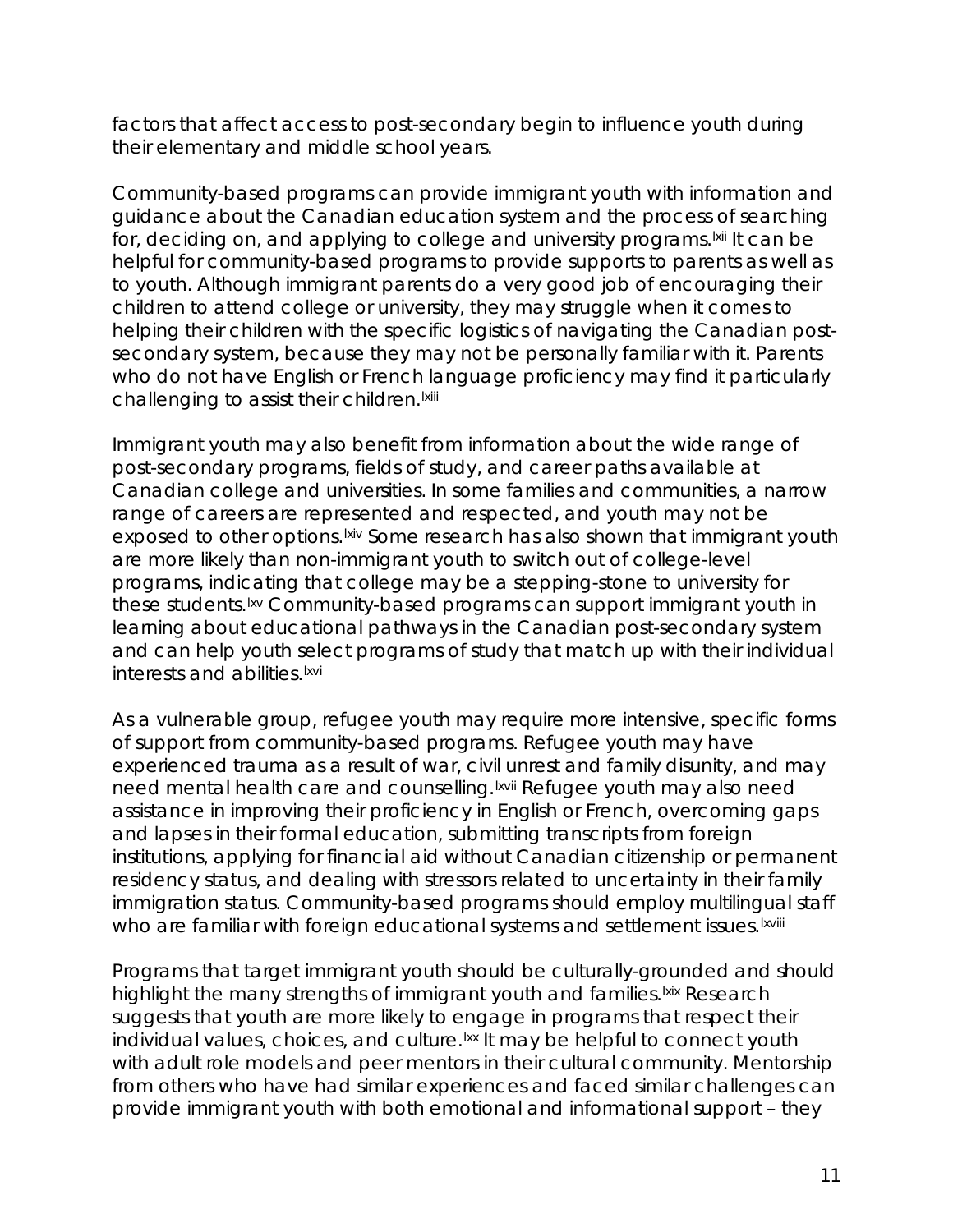can learn how to decide which program to pursue or which school to attend and can gain insight into what the culture and structure of Canadian postsecondary institutions are like. <sup>Ixxi</sup> Culturally-grounded programs can promote personal and professional lives.<sup>Ixxii</sup> empowerment, sense of belonging, self-confidence, and positive identity development, so that immigrant youth can see that their experiences navigating intersectional identiti[es](#page-23-3) can be a strength to draw upon in their

At a local level, there are a number of innovative community-based programs aimed at fostering positive educational outcomes among immigrant youth in Ottawa. Some examples include the following: The Somali Youth Support Project (SYSP), a community initiative operating out of Pinecrest-Queensway Community Health Centre which includes a youth advocacy group, leadership and life skills training, literacy programming and a recreation drop-in; Ixx[i](#page-23-4)ii Newcomer Reads, a literacy program and reading club for immigrant youth Welcomes; Ixxiv and the Ottawa Child and Youth Homework Club Community of working with newcomer youth.<sup>Ixxvi</sup> delivered in partnership between the Ottawa Public Library and Capital Practice, an inter-agency initiative that offers tools, resources and supports to after-school programs throughout the city. Ixxv To ensure that community-based programs align with the best practices outlined in the research, the Ontario Community Integration Network [ha](#page-23-7)s put together a toolkit of resources for

## <span id="page-13-0"></span>**Conclusions**

All young people deserve an equal opportunity to experience the benefits of a post-secondary education. With support and encouragement from their parents, immigrant youth in Canada demonstrate high levels of educational achievement. These positive educational outcomes are good for individual youth and families, and good for Canadian society as a whole. Communitybased programs can continue to support immigrant youth in reaching their full academic potential. As our world – and our economy – become increasingly globalized, Canada will have an advantage as a multi-cultural country tha[t](#page-23-8)  includes highly-educated newcomers ready to take on new challenges. Ixxvii

This paper explores the educational outcomes of immigrant youth. The overview of the research presented here suggests that because immigrant youth are more likely to pursue post-secondary education, they are less likely to be involved in crime than their non-immigrant peers. Unfortunately, there is a lack of in-depth data available on the relationship between race, immigration status and crime; yet, we know that there is evidence of disproportionate rates of incarceration by race. Institutions can facilitate more research into this important matter by collecting and reporting more nuanced immigration and race data.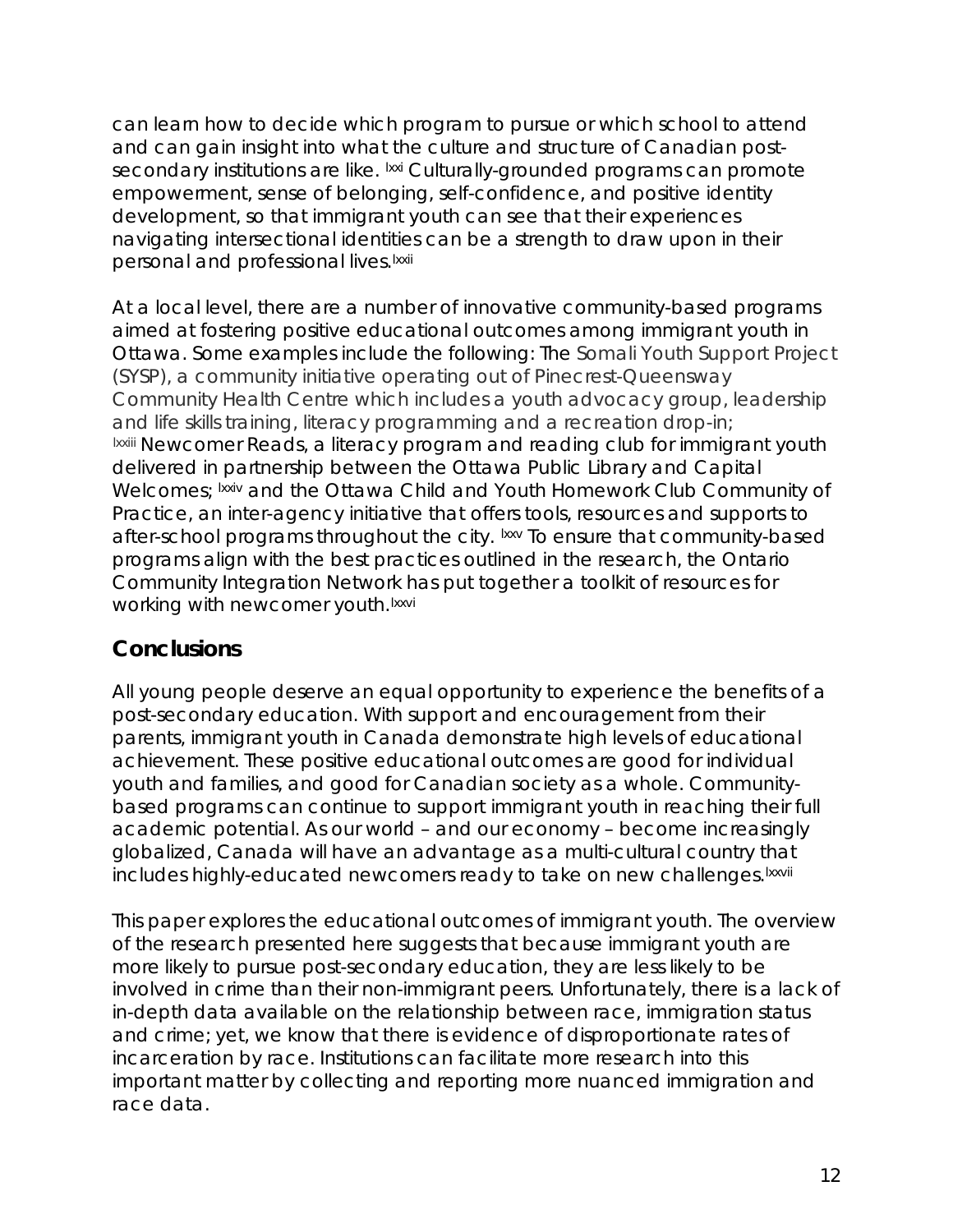### <span id="page-14-0"></span>**References**

 $\overline{a}$ 

- <sup>i</sup> Finnie, R., Afshar, K., Bozkurt, E., Miyairi, M., and Pavlic, D. (2016). *Barista or Better? New Evidence on the Earnings of Post-Secondary Education Graduates: A Tax Linkage Approach.* Published by the Education Policy Research Initiative.
- ii Department of Finance Canada (2014). Jobs Report: The State of the Canadian Labour Market. Retrieved from <http://www.budget.gc.ca/2014/docs/jobs-emplois/pdf/jobs-emplois-eng.pdf>
- iii Frenette, M. (2014). *An investment of a lifetime? The long-term labour market premiums associated with a postsecondary education.* Analytical Studies Branch Research Paper Series No. 359. Ottawa: Canada: Statistics Canada.
- Statistics Canada (2016). *Labour Force Survey.* Retrieved from [http://www.tcu.gov.on.ca/eng/labourmarket/currenttrends/docs/monthly/2](http://www.tcu.gov.on.ca/eng/labourmarket/currenttrends/docs/monthly/201602.html) [01602.html\)](http://www.tcu.gov.on.ca/eng/labourmarket/currenttrends/docs/monthly/201602.html)
- iv Morissette, R., & Zhang, X. (2006). Revisiting wealth inequality. *Statistics Canada: Perspectives on Labour and Income,7(12),* 5–16.

Finnie et al. (2016)

- <sup>v</sup> Ostrovsky, Y. & Frenette, M. (2014). The cumulative earnings of postsecondary graduates over 20 years: Results by field of study. Statistics Canada.
- vi Baum, S., Ma, J. & Payea, K. (2013). *Education pays 2013: The benefits of higher education for individuals and society.* College Board: Trends in Higher Education Series.
- Cabinet Committee on Poverty Reduction (2008). *Breaking the cycle: Ontario's poverty reduction strategy.*
- vii Machin, S., Marie, O. & Vujic, S. (2012). Youth Crime and Education Expansion. German Economic Review, 13(4), 366-384.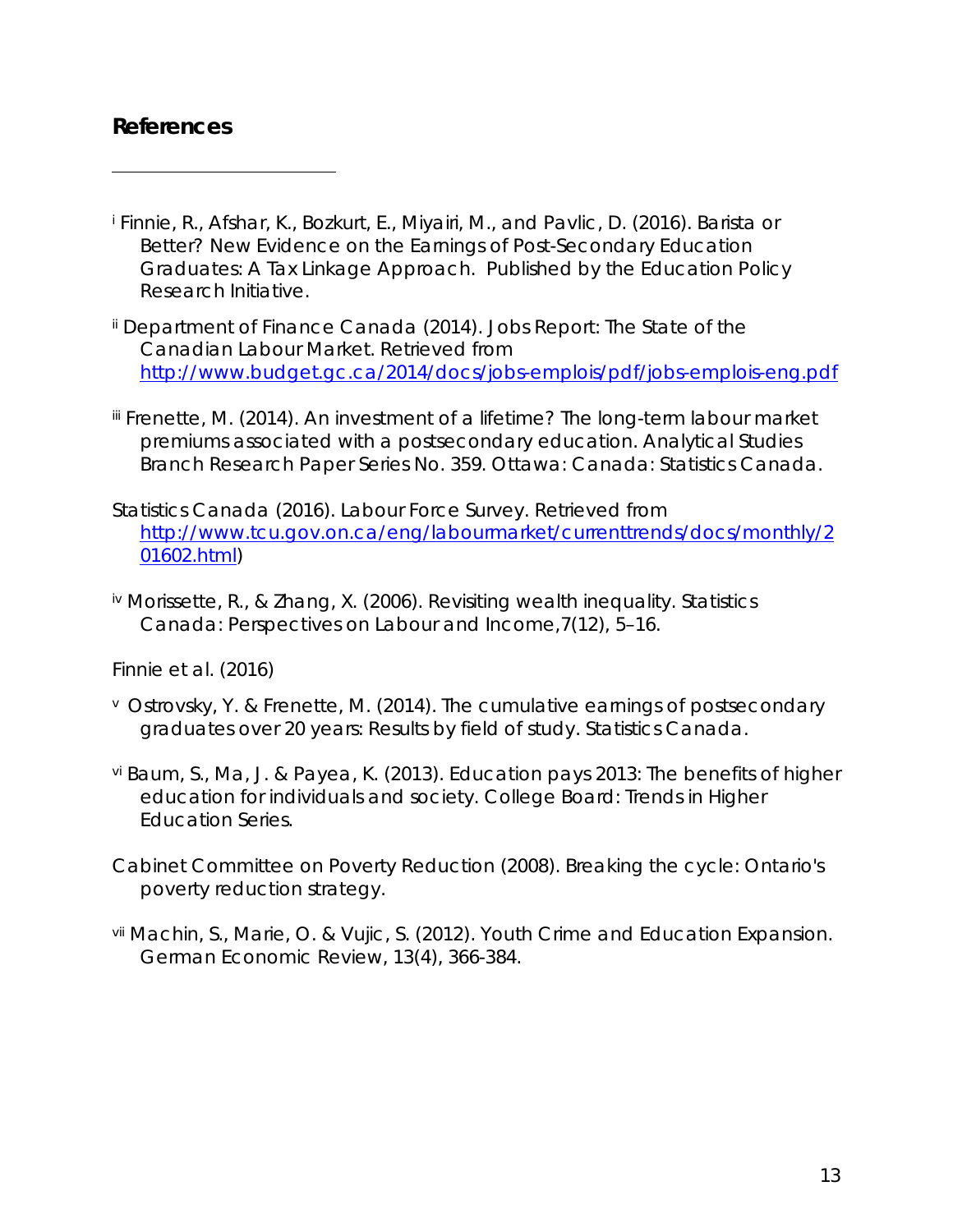- Sabates, R. (2008). Educational Attainment and Juvenile Crime: Area-Level Evidence Using Three Cohorts of Young People. *The British Journal of Criminology*, 48(3), 395–409.
- <span id="page-15-0"></span>viii Lochner, L. & Moretti, E. (2001). *The Effect of Education on Crime: Evidence from Prison Inmates, Arrests, and Self-Reports.* National Bureau of Economic Research: Working Paper.
- <span id="page-15-2"></span><span id="page-15-1"></span>ix John Howard Society (2009). *Crime and Unemployment: What's the Link?* Retrieved from [http://johnhoward.on.ca/wp-content/uploads/2014/09/facts-](http://johnhoward.on.ca/wp-content/uploads/2014/09/facts-24-crime-and-unemployment-whats-the-link-march-2009.pdf)[24-crime-and-unemployment-whats-the-link-march-2009.pdf](http://johnhoward.on.ca/wp-content/uploads/2014/09/facts-24-crime-and-unemployment-whats-the-link-march-2009.pdf)
- <sup>x</sup> Machin, S., Marie, O. & Vujić, S. (2010). The Crime Reducing Effect of Education. Discussion Paper. Centre for Economic Performance, London School of Economics.
- xi John Howard Society (2009)

- <span id="page-15-3"></span>xii Bunge, V.P., Johnson, H., Baldé, T.A. (2005). *Exploring Crime Patterns in Canada.* Crime and Justice Research Paper Series. Statistics Canada. Retrieved from [http://www.publications.gc.ca/collections/Collection/Statcan/85-561-](http://www.publications.gc.ca/collections/Collection/Statcan/85-561-MIE/85-561-MIE2005005.pdf) [MIE/85-561-MIE2005005.pdf](http://www.publications.gc.ca/collections/Collection/Statcan/85-561-MIE/85-561-MIE2005005.pdf)
- <span id="page-15-5"></span><span id="page-15-4"></span>xiii Lochner, Lance J. (2010). *Non-Production Benefits of Education: Crime, Health, and Good Citizenship.* CIBC Centre for Human Capital and Productivity. CIBC Working Papers, 2010-7. London, ON: Department of Economics, University of Western Ontario. Retrieved from [http://ir.lib.uwo.ca/cgi/viewcontent.cgi?article=1062&context=economicsci](http://ir.lib.uwo.ca/cgi/viewcontent.cgi?article=1062&context=economicscibc) [bc](http://ir.lib.uwo.ca/cgi/viewcontent.cgi?article=1062&context=economicscibc)
- <span id="page-15-6"></span>xiv Statistics Canada (2016). *HRSDC calculations based on Statistics Canada*. Table 282-0004 - Labour force survey estimates (LFS), by educational attainment, sex and age group, annual (persons unless otherwise noted), CANSIM (database). Retrieved from [http://well](http://well-being.esdc.gc.ca/misme-iowb/.3ndic.1t.4r@-eng.jsp?iid=29#M_1)[being.esdc.gc.ca/misme-iowb/.3ndic.1t.4r@-eng.jsp?iid=29#M\\_1](http://well-being.esdc.gc.ca/misme-iowb/.3ndic.1t.4r@-eng.jsp?iid=29#M_1)
- OECD. (2014). *Education at a Glance 2014: Country notes for Canada.* Paris, France: Organization for Economic Cooperation and Development.
- xv Norrie, K. & Zhao, H. (2011). *An overview of PSE accessibility in Ontario*. Higher Education Quality Council of Ontario.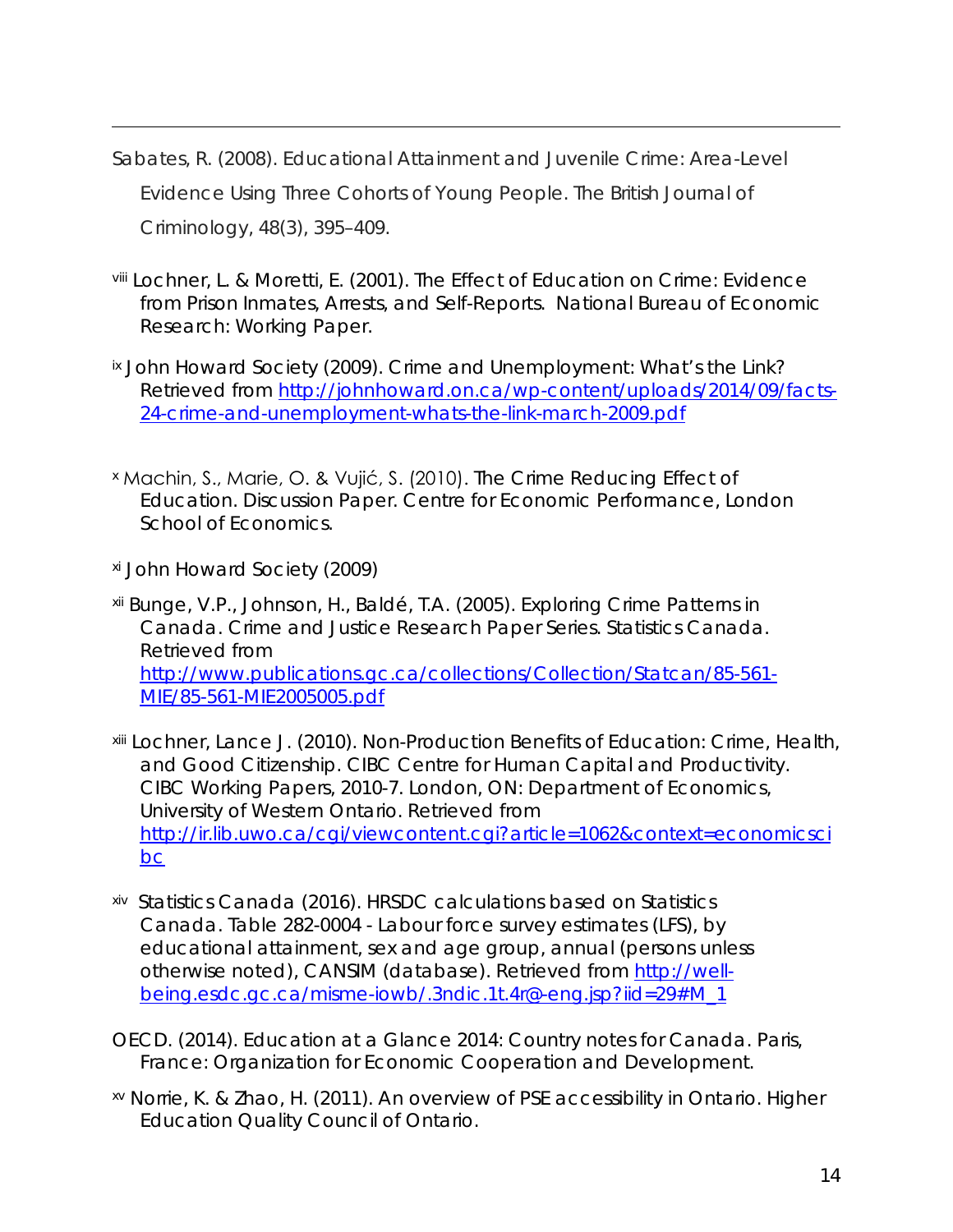xvixvi Statistics Canada (2016)

- xvii Corak, M. (2013). *Public policies for equality and social mobility in Canada.* A background paper prepared for the Canada 2020 event: Equality of Opportunity – a Canadian dream? Ottawa: Canada 2020.
- <span id="page-16-0"></span>Jacobson, L., &Mokher, C. (2009). *Pathways to boosting the earnings of lowincome students by increasing their educational attainment.* Washington, DC: Hudson Institute, Center for Employment Policy.
- <span id="page-16-1"></span>xviii Berger, J., Motte, A., & Parkin, A. (2009). *The price of knowledge: Access and student finance in Canada*. Fourth ed. Montreal: Canada Millennium Scholarship Foundation.
- <span id="page-16-2"></span>xix Norrie & Zhao (2011)
- xx Corak, M. (2008). *Immigration in the long run: The education and earnings mobility of second--generation Canadians*. Montreal: Institute for Research on Public Policy.
- <span id="page-16-4"></span><span id="page-16-3"></span>**xxi** El-Assal, K. & Fields, D. (2017). *450,000 Immigrants Annually? Integration is Imperative to Growth.* The Conference Board of Canada.
- xxii Plante, J. (2010). Characteristics and Labour Market Outcomes of Internationally-educated Immigrants. Culture, Tourism and the Centre for Education Statistics Research papers. Statistics Canada.
- <span id="page-16-5"></span>Sean, L., Wilkinson, L., Yan, C., Sin, R., & Tsang, T. (2012). Immigrant youth and employment: Lessons learned from the analysis of LSIC and 82 lived stories. Journal of International Migration and Integration, 13, 1-19.
- xxiii Adamuti-Trache, M., & Sweet, R. (2010). Adult immigrants' participation in Canadian education and training. Canadian Journal for the Study of Adult Education, 22(2), 1-26.
- <span id="page-16-6"></span>xxiv Adamuti-Trache, M., & Sweet, R. (2005). Exploring the relationship between educational credentials and the earnings of immigrants. Canadian Studies in Population, 32(2), 177–201.
- Sweetman, A., & McBride, S. (2004). Postsecondary field of study and the Canadian labour market outcomes of immigrants and non-immigrants. Ottawa, ON: Human Resources and Skills Development Canada.
- <span id="page-16-7"></span>xxv Finnie, R. & Mueller, R.E. (2009). *Access to post-secondary education in Canada among the children of Canadian immigrants*. *MESA Project Research Paper.* Toronto: Educational Policy Institute.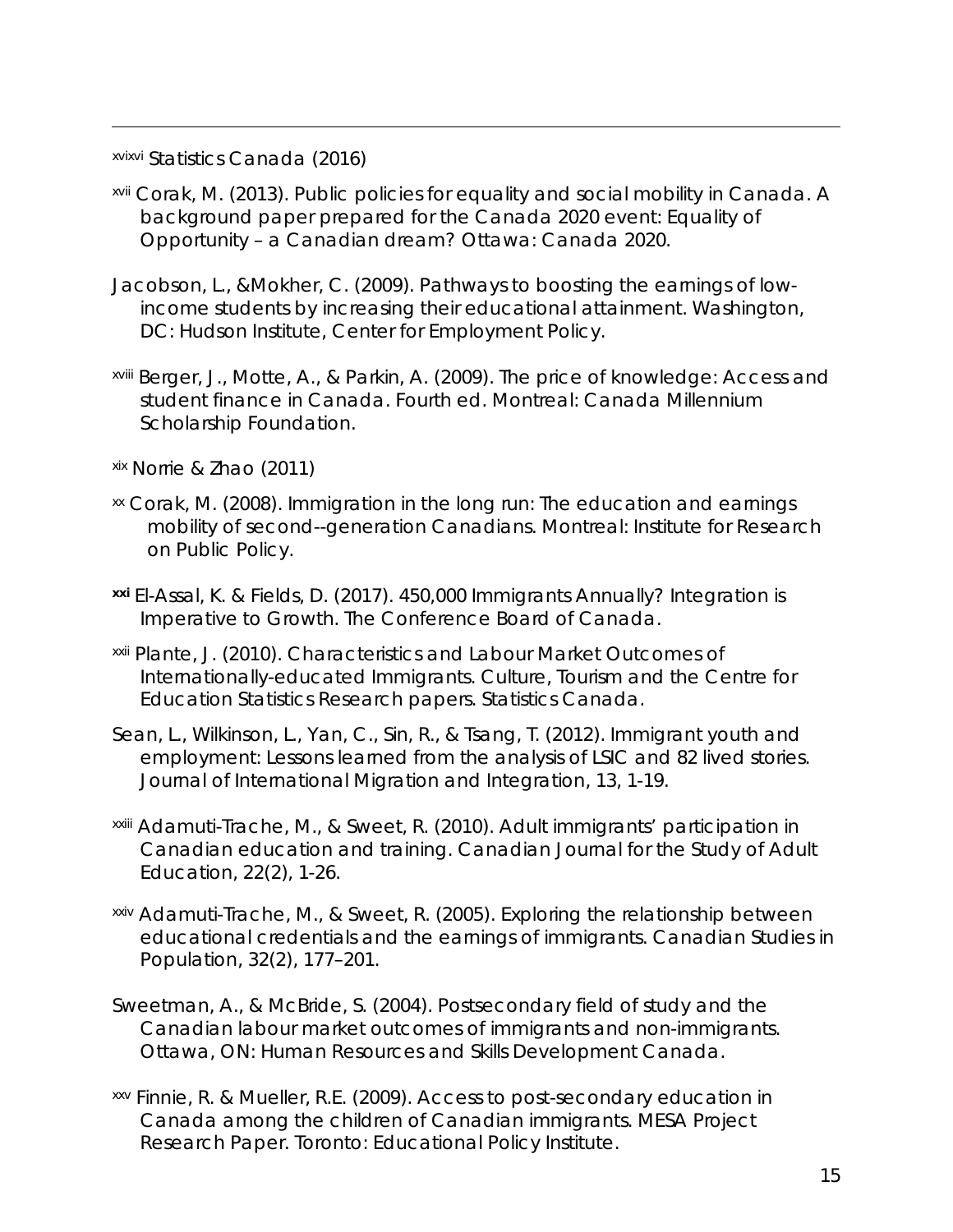<span id="page-17-1"></span><span id="page-17-0"></span>Gilmore, J. (2010). Trends in dropout rates and the labour market outcomes of young dropouts. *Education Matters: Insights on Education learning and Training in Canada, 7(4)*, Statistics Canada.

Norrie & Zhao (2011)

 $\overline{a}$ 

<span id="page-17-2"></span>xxvi Finnie, R. & Mueller, R.E. (2008). Access to Post-Secondary Education in Canada Among First and Second Generation Canadian Immigrants: Raw Differences and Some of the Underlying Factors. York University. Retrieved from

[http://www.yorku.ca/pathways/literature/Access/finnie.mueller.immigrants.ju](http://www.yorku.ca/pathways/literature/Access/finnie.mueller.immigrants.june.2008.pdf) [ne.2008.pdf](http://www.yorku.ca/pathways/literature/Access/finnie.mueller.immigrants.june.2008.pdf)

- <span id="page-17-4"></span><span id="page-17-3"></span>Finnie, R. & Mueller, R.E. (2012). Access to Post-Secondary Education Among The First And Second Generation Children Of Canadian Immigrants. University of Ottawa. Retrieved from [http://socialsciences.uottawa.ca/education-policy](http://socialsciences.uottawa.ca/education-policy-research-initiative/sites/socialsciences.uottawa.ca.education-policy-research-initiative/files/mesa_carmichael_finnie/finnie-mueller.immigrants.jun.2012..pdf)[research-initiative/sites/socialsciences.uottawa.ca.education-policy](http://socialsciences.uottawa.ca/education-policy-research-initiative/sites/socialsciences.uottawa.ca.education-policy-research-initiative/files/mesa_carmichael_finnie/finnie-mueller.immigrants.jun.2012..pdf)[research-initiative/files/mesa\\_carmichael\\_finnie/finnie](http://socialsciences.uottawa.ca/education-policy-research-initiative/sites/socialsciences.uottawa.ca.education-policy-research-initiative/files/mesa_carmichael_finnie/finnie-mueller.immigrants.jun.2012..pdf)[mueller.immigrants.jun.2012..pdf](http://socialsciences.uottawa.ca/education-policy-research-initiative/sites/socialsciences.uottawa.ca.education-policy-research-initiative/files/mesa_carmichael_finnie/finnie-mueller.immigrants.jun.2012..pdf)
- <span id="page-17-6"></span><span id="page-17-5"></span>xxvii Childs, S., Finnie, R., Mueller, R.E. (2015). Why Do So Many Children of Immigrants Attend University? Evidence for Canada. *Journal of International Migration and Integration*, 1-28.

xxviii Childs, Finnie & Mueller (2015)

<span id="page-17-7"></span>xxix Childs, S., Finnie, R., & Mueller, R. (2012). University Attendance and the Children of Immigrants: Patterns of Participation and the Role of Background Factors. *Academic Network: University of Lethbridge Openscholar*. Retrieved from http://scholar.ulethbridge.ca/mueller/files/childs.finnie.mueller.immigrant. scan\_.july\_.2012.pdf

<span id="page-17-8"></span>xxx [Finnie](http://socialsciences.uottawa.ca/education-policy-research-initiative/sites/socialsciences.uottawa.ca.education-policy-research-initiative/files/mesa_carmichael_finnie/finnie-mueller.immigrants.jun.2012..pdf) & Mueller (2012); Childs, Finnie & Mueller (2015)

xxxi Norrie & Zhao (2011)

xxxii Norrie & Zhao (2011)

<span id="page-17-9"></span>xxxiii Dooley, M.D., Payne, A.A., Robb, L. (2016). *Understanding the Gaps in Postsecondary Education Participation Based on Income and Place of Birth: The role of high school course selection and performance.* Toronto: Higher Education Quality Council of Ontario.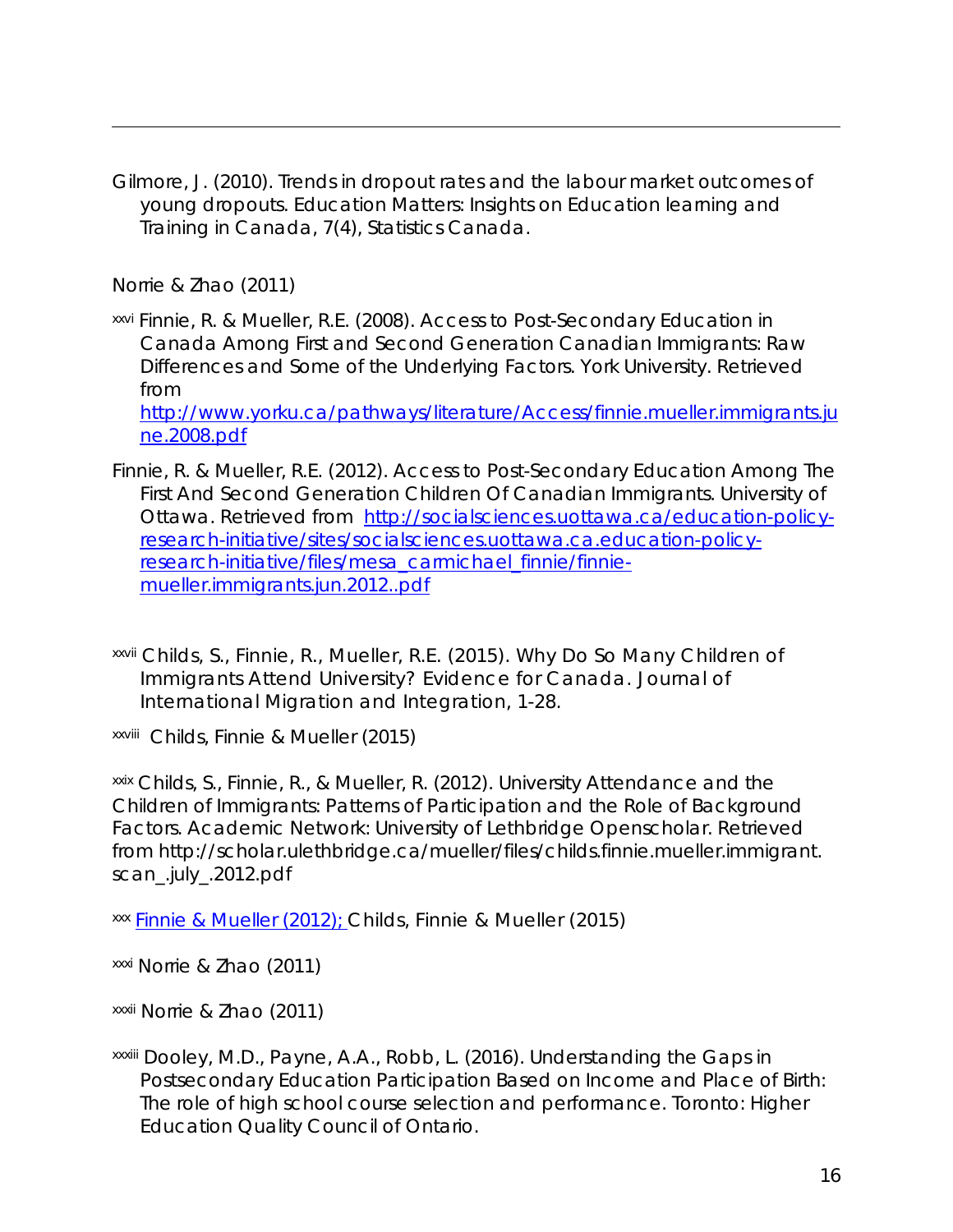xxxiv Corak (2008)

 $\overline{a}$ 

- xxxv Corak, M. (2008). *Immigration in the long run: The education and earnings mobility of second--generation Canadians*. Montreal: Institute for Research on Public Policy.
- <span id="page-18-0"></span>xxxvi Abada, T., Hou, F. & Ram, B. (2008). Group Differences in Educational Attainment Among the Children of Immigrants. Analytical Studies Branch Research Paper Series. Statistics Canada Catalogue no. 11F0019M – No. 308.

Finnie, R. & Mueller, R.E. (2008).

xxxvii Finnie, R. & Mueller, R.E. (2008).

- xxxviii Parkin, A., Baldwin, N. (2009). *Persistence in post-secondary education in Canada: The latest research.* Canada Millennium Scholarship Foundation: Millennium Research Note #8.
- xxxix Childs, S., Finnie, R., Martinello, F. (2016). Postsecondary student persistence and pathways: Evidence from the YITS-A in Canada. *Research in Higher Education*, 1-25.
- Finnie, R., & Qiu, H. (2008). *The patterns of persistence in post-secondary education in Canada.* In R. Finnie, R. E. Mueller, A. Sweetman, & A. Usher (Eds.), Who goes? Who stays? What matters? (pp. 179–208). Montreal: McGill-Queen's University Press.
- <span id="page-18-2"></span><span id="page-18-1"></span>xl Finnie, R., Childs, S., & Qiu, H. (2012). *Patterns of persistence in postsecondary education: New evidence for Ontario.* Toronto, Canada: Higher Education Quality Council of Ontario.

xli Finnie, R., Childs, S., & Qiu, H. (2012).

- <span id="page-18-4"></span><span id="page-18-3"></span>xlii Picot, G. (2008) *Immigrant Economic and Social Outcomes in Canada: Research and Data Development at Statistics Canada.* Retrieved from <http://www.statcan.gc.ca/pub/11f0019m/11f0019m2008319-eng.pdf>
- <span id="page-18-5"></span>Reitz, J.G. & Somerville, K. (2004). Institutional Change and Emerging Cohorts of the "New" Immigrant Second Generation: Implications for the Integration of Racial Minorities in Canada*. Journal of International Migration and Immigration, 5(4),* 385-415.

xliii Reitz & Sommerville (2004)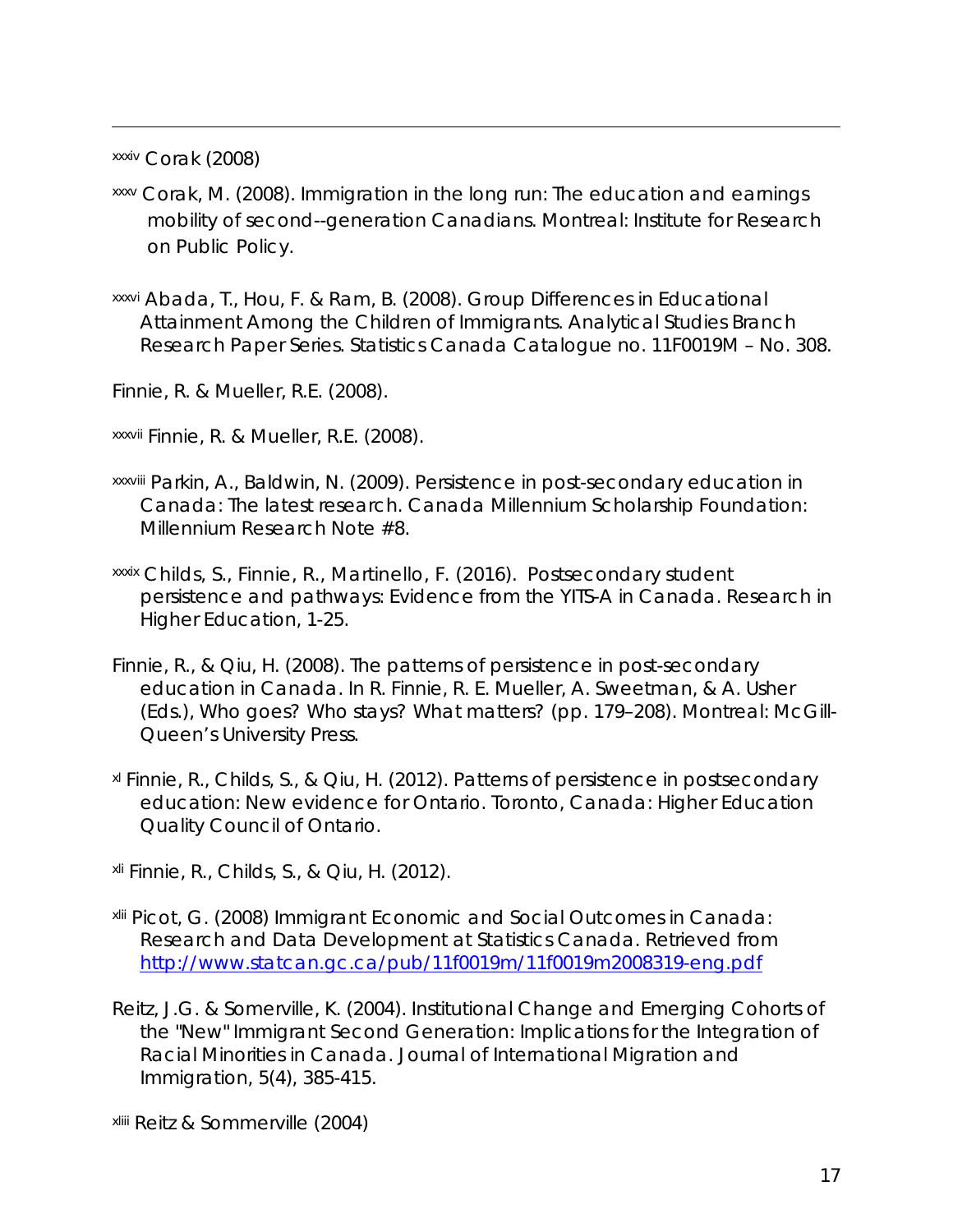- <span id="page-19-0"></span>xliv Childs, Finnie & Mueller (2015); Corak (2008); Finnie & Mueller (2009); Gilmore (2010)
- <span id="page-19-1"></span>xlv Sweet, R., Anisef, P., Brown, R., Walters, D., & Phythian, K. (2010). *Post-High School Pathways of Immigrant Youth.* Toronto: Higher Education Quality Council of Ontario.
- <span id="page-19-2"></span>xlvi Shakya, Y., S. Guruge, M. Hynie, A. Akbari, M. Malik, … & S. Alley. (2012). Aspirations for Higher Education among Newcomer Refugee Youth in Toronto: Expectations, Challenges, and Strategies. *Refuge, 27(2)*, 65-78.
- <span id="page-19-3"></span>Yan, M.C., Lauer, S. & Jhangiani, S. (2008). Riding the boom: Labour market experiences of new generation youth from visible minority immigrant families. *Canadian Ethnic Studies,40(2)*, 129-148.
- <span id="page-19-4"></span>xlvii Griffin, K., del Pilar, W., McIntosh, K., Griffin, A. (2012). "Oh, of course I'm going to go to college": Understanding how habitus shapes the college choice process of Black immigrant students. *Journal of Diversity in Higher Education, 5(2)*, 96-111. Retrieved from <http://dx.doi.org/10.1037/a0028393>
- <span id="page-19-5"></span>Lehmann, W. (2009). University as vocational education: Working class students' expectations for university. *British Journal of Sociology of Education, 30(2),* 137- 149.
- Taylor, A., Krahn, H. (2013). Living through our children: Exploring the education and career "choices" of racialized immigrant youth in Canada. *Journal of Youth Studies, 16(8),* 1000-1021.

<span id="page-19-6"></span>xlviii Wilkinson, l., Yan, M., Tsang, A., Sin, R. & Lauer, S. (2012). The school-to-work transitions of newcomer youth in Canada. Canadian Ethnic Studies, 44(3), 29-44.

- <span id="page-19-7"></span>xlixAnisef, P., Kilbride, K.M. (Eds.) (2003). *Managing Two Worlds: The Experiences and Concerns of Immigrant Youth in Ontario.* Toronto: Canadian Scholars' Press Inc.
- <span id="page-19-8"></span><sup>l</sup> Sinacore, A. & Lerner, S. (2013). The cultural and education transitioning of first generation immigrant undergraduate students in Quebec, Canada. *International Journal of Educational and Vocational Guidance*, 67-85.
- li Shakya et al. (2012)

- lii Shakya et al. (2012)
- <span id="page-19-9"></span>liii Sinacore & Lerner (2013)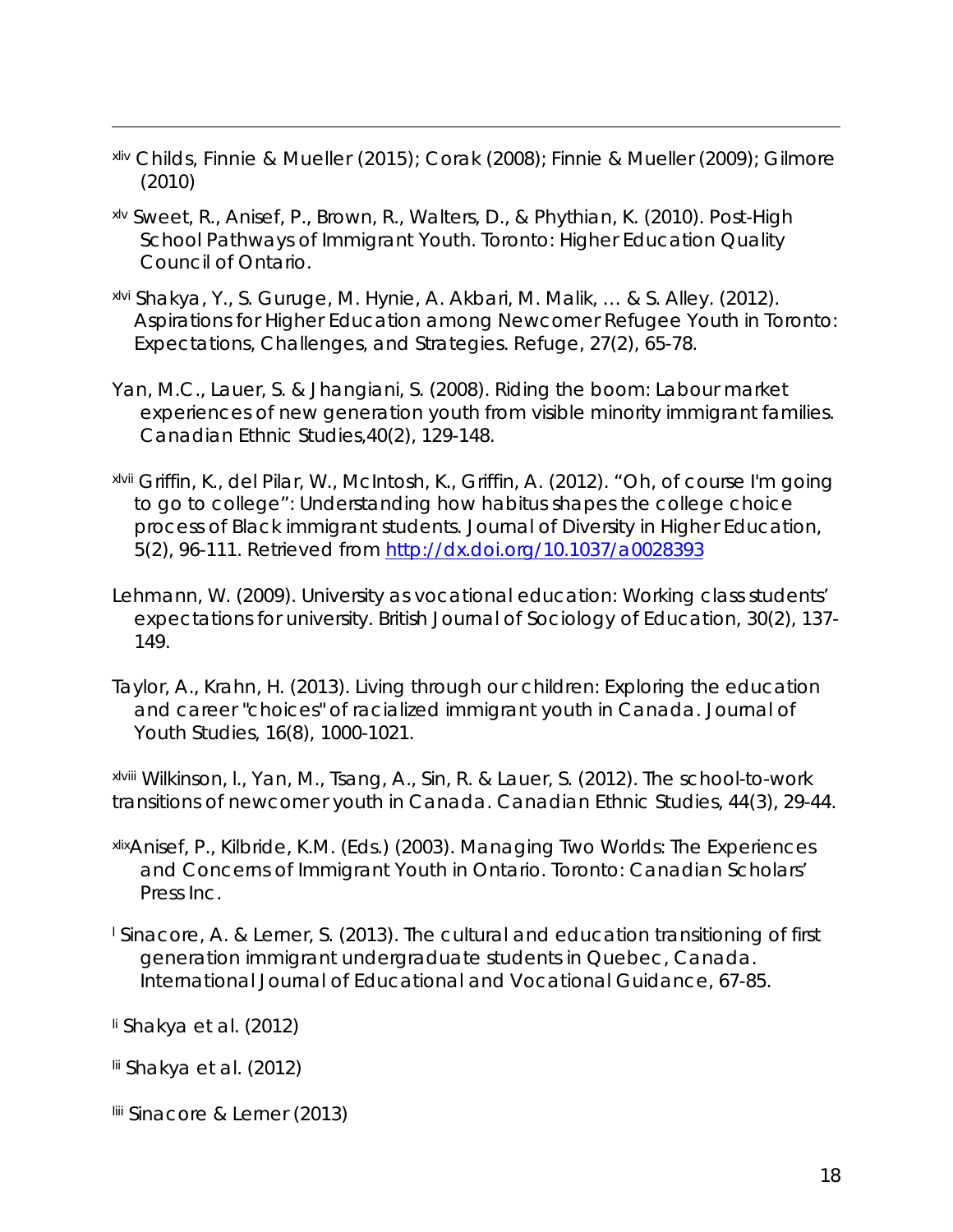- <span id="page-20-0"></span>liv Corak, M. (2012). Age at Immigration and the Education Outcomes of Children. In Masten, A., Liebkind, K., & Hernandez, D.J. (Eds.). *Realizing the Potential of Immigrant Youth*. Cambridge: Cambridge University Press.
- <span id="page-20-1"></span>Kanu, Y. (2008). Educational Needs and Barriers for African Refugee Students in Manitoba. *Canadian Journal of Education 31(4)*, 915–40.

<span id="page-20-2"></span>Gilmore, (2010); Sweet et al. (2010)

- lv Hou, F. & Bonikowska, A. (2016). Educational attainment of childhood immigrants: How does immigration type matter? *Journal of Ethnic and Migration Studies*, 1-19.
- lvi Hou & Bonikowska (2016)

- <span id="page-20-3"></span>lvii Bajwa, J.K., Couto, S., Kidd, S., Markoulakis, R., Abai, M. & McKenzie, Kwame. (2017). Refugees, Higher Education, and Informational Barriers. *Refuge, 33(2)*.
- lviii Ferede, M. (2010). Structural Factors Associated with Higher Education Access for First-Generation Refugees in Canada: An Agenda for Research*. Refuge, 27(2)*, 79–88.
- lix Shakya et al. (2012); Taylor & Krahn (2013)
- <sup>1x</sup> Brock, T. (2010). Young adults and higher education: Barriers and breakthroughs to success. *The Future of Children, 20 (1)*, 109-132.
- <span id="page-20-4"></span>Dietrichson, J., Bog, M., Filges, T. & Klint Jorgensen, A. (2017). Academic interventions for elementary school students with low socioeconomic status: A systematic review and meta-analysis. *Review of Educational Research*, 1- 40.
- <span id="page-20-6"></span><span id="page-20-5"></span>Kuh, G., Kinzie, J., Buckley, J.A., Bridges & Hayek, J.C. (2006). *What Matters to Student Success: A Review of the Literature. Commissioned Report for the National Symposium on Postsecondary Student Success: Spearheading a Dialog on Student Success.* National Post Secondary Education Coorperative.
- <span id="page-20-7"></span>Swail, W.S., Quinn, K., Landis, K. & Fung, M. (2012). *A blueprint for success: Case studies of successful pre-college outreach programs.* Educational Policy Institute. Retrieved from [http://www.educationalpolicy.org/publications/pubpdf/TG\\_CASESTUDY.pdf](http://www.educationalpolicy.org/publications/pubpdf/TG_CASESTUDY.pdf)
- <span id="page-20-9"></span><span id="page-20-8"></span>lxi Finnie, R. & Mueller, R.E. (2007). *The Backgrounds of Canadian Youth and Access to Post Secondary Education: New evidence from the Youth in*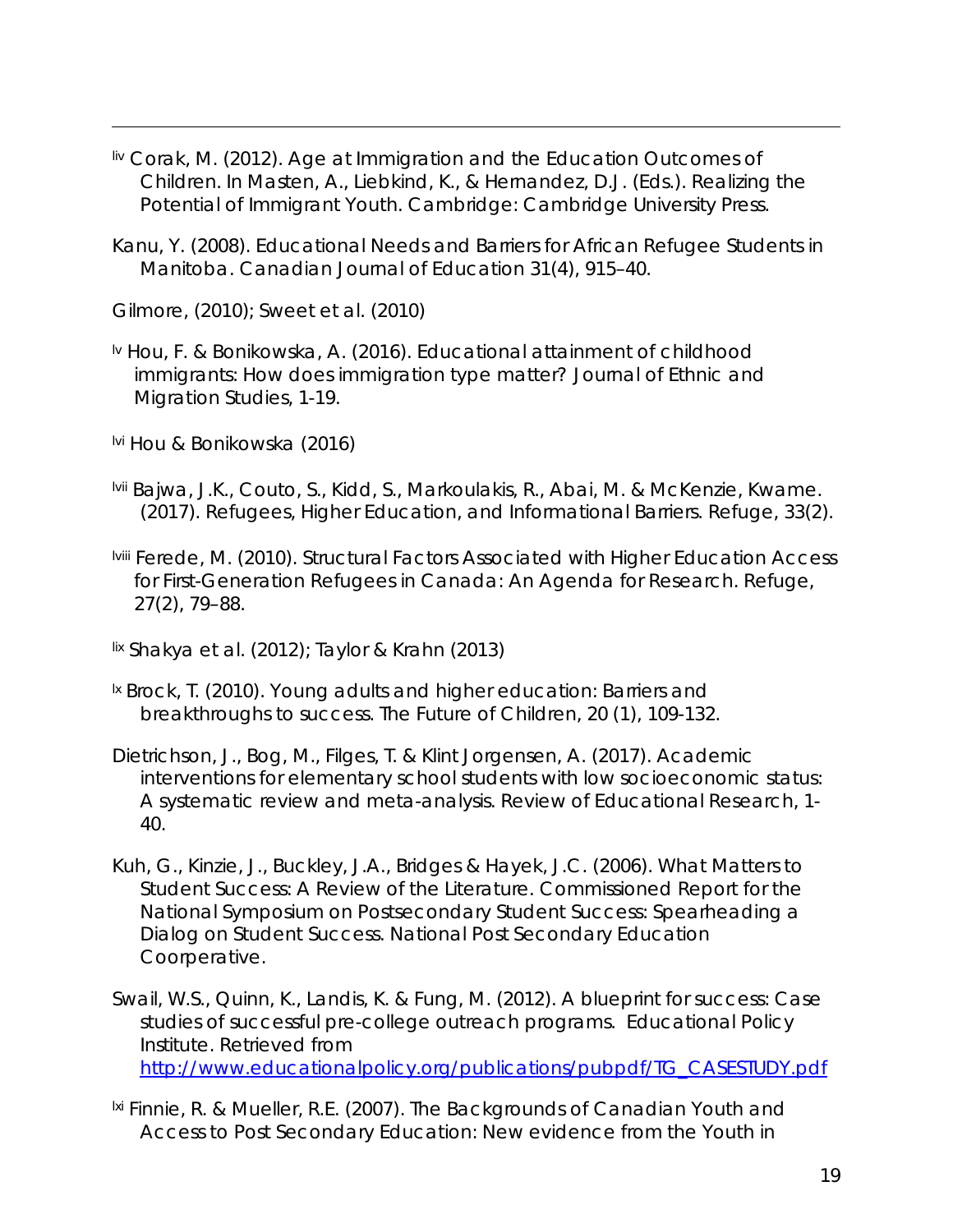*Transition Survey.* In Finnie, R., & Mueller, R.E. (2009). *Access to post-secondary education in Canada among the children of Canadian immigrants*. *MESA Project Research Paper.* Toronto: Educational Policy Institute. Retrieved from http://people.uleth.ca/~richard.mueller/finnie.mueller.may.2007.pdf

- Frenette, M. (2007). *Why are youth from lower-income families less likely to attend university? Evidence from academic abilities, parental influences, and financial constraints.* Statistics Canada: Business and Labour Market Analysis.
- <span id="page-21-1"></span>Durlak, J., Weissberg, R., & Pachan, M. (2010). A meta-analysis of after-school programs that seek to promote personal and social skills in children and adolescents. *American Journal of Community Psychology,45*, 294-309.

<span id="page-21-2"></span>lxii Griffin et al. (2012); Shakya et al. (2012)

<span id="page-21-3"></span>lxiii Shakya et al. (2012); Taylor & Krahn (2013)

- <span id="page-21-4"></span>lxiv Cassidy, K.J. (2015) *Barriers to Post-Secondary Education: Perspectives from Niagara.* Niagara Community Observatory. Retrieved from https://brocku.ca/webfm\_send/35214
- <span id="page-21-5"></span>Ellison, N.B., Wohn, D.Y., Greenhow, C.M. (2014). Adolescents' visions of their future careers, educational plans, and life pathways*. Journal of Social and Personal Relationships, 31(4)*,516-534.

<span id="page-21-6"></span>Lehmann (2009)

<span id="page-21-0"></span> $\overline{a}$ 

Petty, T (2014). Motivating First-Generation Students to Academic Success and College Completion. *College Student Journal, 48(2)*, 257-264.

lxv Finnie, R., Childs, S., & Qiu, H. (2012)

lxvi Griffin et al. (2012).

lxvii Rai, A. (2015). *Canadian Immigrant Youth and their Academic Performance.* Master's Thesis – Simon Fraser University. Retrieved from http://summit.sfu.ca/item/15322

lxviii Erisman, W., & Looney, S. (2007). *Opening the Door to the American Dream: Increasing Higher Education Access and Success for Immigrants.* A report by the Institute for Higher Education Policy. Retrieved from [http://www.ihep.org/sites/default/files/uploads/docs/pubs/openingthedoor.](http://www.ihep.org/sites/default/files/uploads/docs/pubs/openingthedoor.pdf) [pdf](http://www.ihep.org/sites/default/files/uploads/docs/pubs/openingthedoor.pdf)

<span id="page-21-7"></span>Bajwa et al. (2017)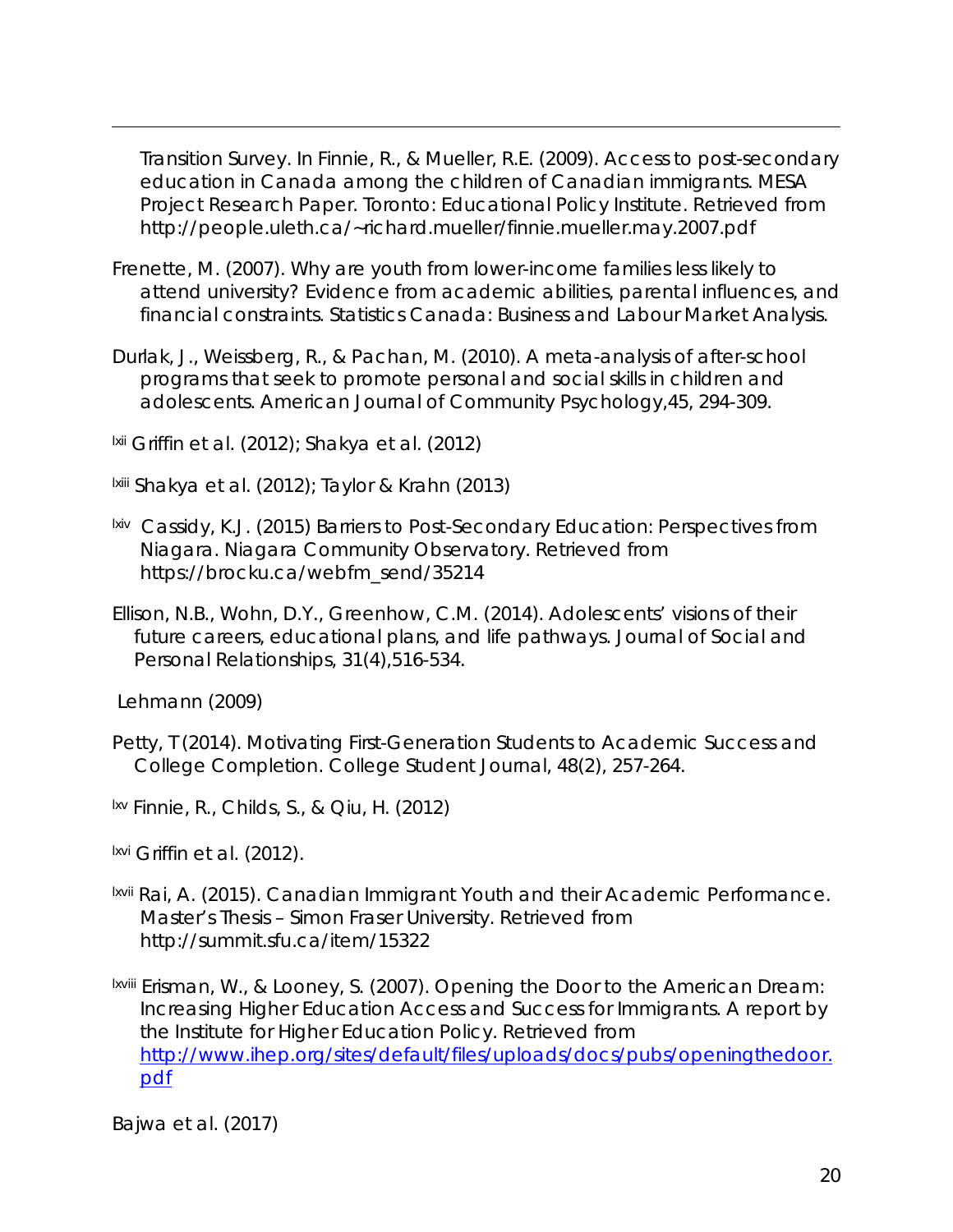#### Rai (2015)

 $\overline{a}$ 

- lxix Roderick, K., Janzen, R., Ochocka, J. & Jenkins, J. (2007). Pathways to success in Waterloo Region: Immigrant youth at high school. *Our Diverse Cities, Metropolis Publication, 4*, 139-144. Retrieved from <http://canada.metropolis.net/pdfs/ODC%20Ontario%20Eng.pdf>
- $\frac{1}{x}$  Fix, E. & Sivak, N. (2007). The growing case for youth engagement through culture. Department of Canadian Heritage. *Our Diverse Cities, Metropolis Publication, 4*, 145-151. Retrieved from <http://canada.metropolis.net/pdfs/ODC%20Ontario%20Eng.pdf>

<span id="page-22-0"></span>lxxi Bajwa et al. (2017)

<span id="page-22-1"></span>lxxii Anisef & Kilbride (2003).

- <span id="page-22-2"></span>Cossy, L.S. (2014). Transition and thriving in university: A grounded theory of the transition experiences and conceptions of thriving of a selection of undergraduate students at Western University. *Electronic Thesis and Dissertation Repository.* Paper 2531.
- Durlak, J., Taylor, R.D., Kawashima, K., Pachan, M.K., DuPre, E.P., Celio, C.I., Berger, S.R., Dymnicki, A.B. & Weissberg, R. P. (2007). Effects of positive youth development programs on school, family, and community systems. *American Journal of Community Psychology, 39*, 269–286.
- St Clair-Thompson, H., Giles, R., McGeown, S.P., Putwain, D., Clough, P., & Perry,J. (2016). Mental toughness and transitions to high school and to undergraduate study. *Educational Psychology*.
- <span id="page-22-4"></span><span id="page-22-3"></span>Stelnicki, A.M., Nordsokke, D.W., Saklofske, D.H. (2015). Who is the successful university student? An analysis of personal resources. *Canadian Journal of Higher Education, 45(2)*, 214 - 228.

<span id="page-22-5"></span>lxxiii Somali Youth Support Project. [www.pqchc.com/youth/somali-youth-support/](http://www.pqchc.com/youth/somali-youth-support/)

- <span id="page-22-6"></span>lxxiv CBC News (2017). Reading program for young newcomers wins 'awesome' grant. www.cbc.ca/news/canada/ottawa/newcomer-reads-ottawa-syriaabdulnour-sakhniya-1.4411997
- **Ixxv Homework Club Community of Practice.** www.growingupgreat.ca/english/campaigns-and-projects/homework-clubcommunity-of-practice/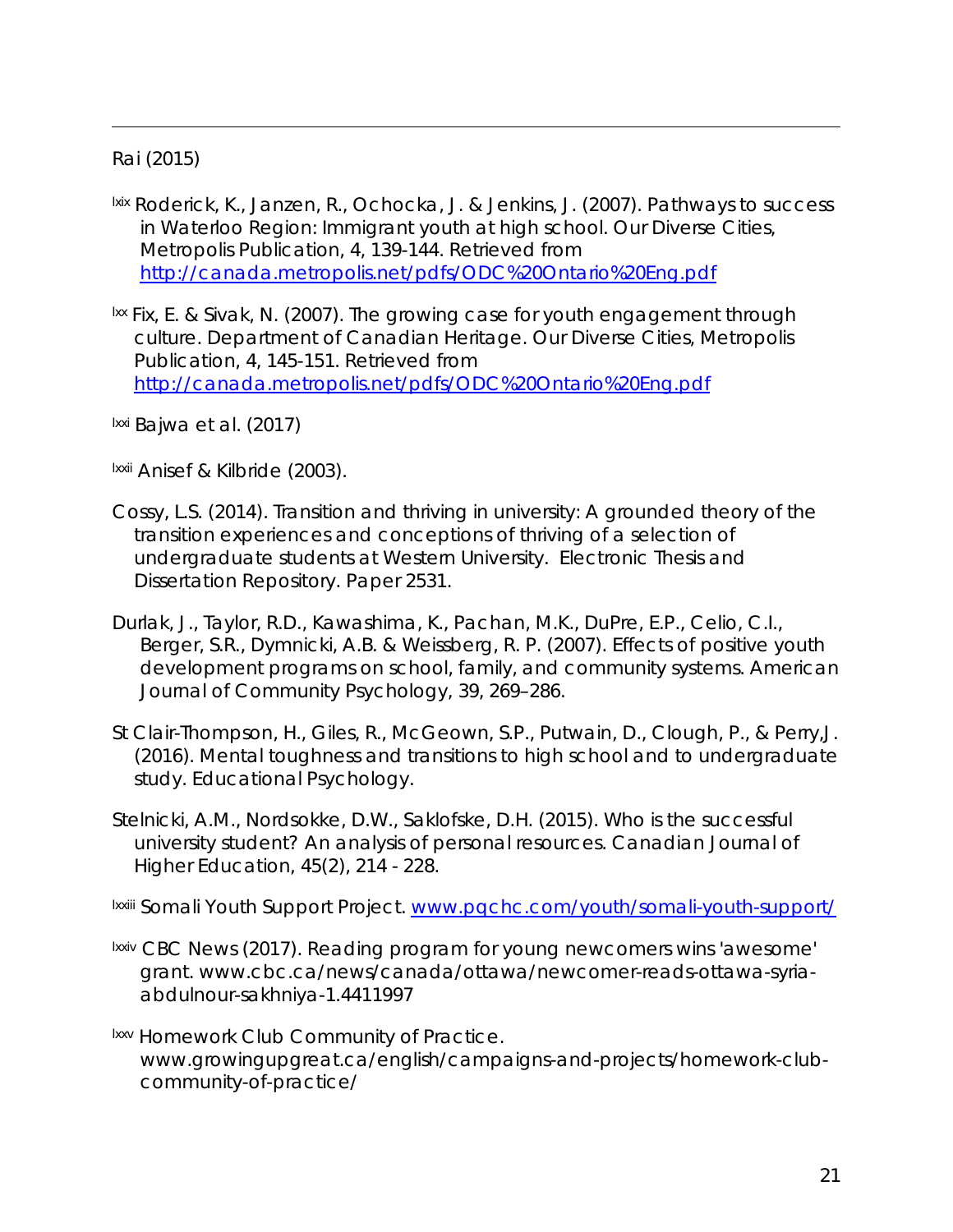<span id="page-23-7"></span>lxxvi Ontario Community Integration Network. (2011). Resources for Working with Newcomer Youth. Retrieved from [http://www.cin](http://www.cin-ric.ca/PDFs/Resources_for_Working_with_NC_Youth.pdf)[ric.ca/PDFs/Resources\\_for\\_Working\\_with\\_NC\\_Youth.pdf](http://www.cin-ric.ca/PDFs/Resources_for_Working_with_NC_Youth.pdf)

<span id="page-23-8"></span><span id="page-23-6"></span><span id="page-23-5"></span><span id="page-23-4"></span><span id="page-23-3"></span><span id="page-23-2"></span><span id="page-23-1"></span><span id="page-23-0"></span>lxxvii Finnie & Mueller (2012)